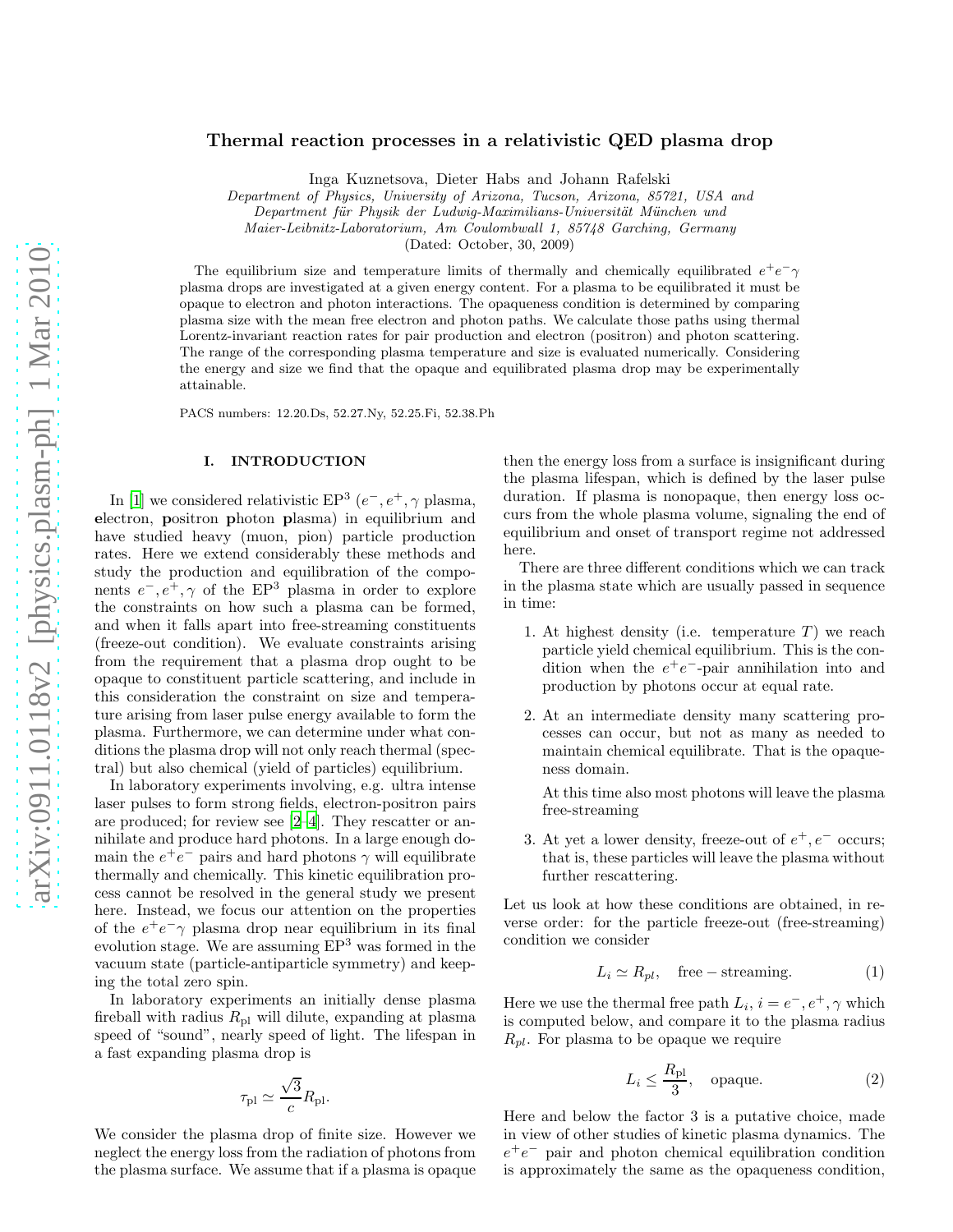

<span id="page-1-1"></span>FIG. 1: Feynman diagrams for (a) the creation of the electronpositron pair on top and (b) Compton scattering on the bottom, where incoming particles are on the left side.

 $Eq. (2)$  $Eq. (2)$  for photons participating in the pair production reaction Eq. $(4)$ :

<span id="page-1-3"></span>
$$
L_{\gamma\gamma \to ee} \le \frac{R_{\rm pl}}{3}
$$
, chemical equilibrium. (3)

The free-streaming and opaqueness conditions are up to numerical evaluation the same.

We consider the mean free path  $L_{\gamma}$  and  $\gamma$  equilibration by Dirac pair production/annihilation reaction:

<span id="page-1-0"></span>
$$
\gamma + \gamma \leftrightarrow e^+ + e^-, \tag{4}
$$

and by Compton scattering:

<span id="page-1-6"></span>
$$
\gamma + e^{\pm} \leftrightarrow \gamma + e^{\pm}, \tag{5}
$$

for which the Feynman diagrams are shown in Fig. [1.](#page-1-1)

However, the evaluation of chemical equilibration of electrons and positrons is in essence different, these particle will continue to rescatter even after all photons have left, and  $e^-, e^+$  can pair annihilate into photons. We obtain the mean free path  $L_{e^-,\,e^+}$  and the  $e^+e^-$  pair equilibration considering Møller:

<span id="page-1-4"></span>
$$
e^{\pm}e^{\pm} \leftrightarrow e^{\pm}e^{\pm}, \tag{6}
$$

and Bhabha scattering:

<span id="page-1-5"></span>
$$
e^+e^- \leftrightarrow e^+e^-, \tag{7}
$$

for which the Feynman diagrams are shown in Fig. [2.](#page-1-2)

We evaluate using a Lorentz covariant procedure the invariant reaction rates using methods developed first a) Møller scattering:



<span id="page-1-2"></span>FIG. 2: Feynman diagrams for (a) Møller scattering on top and (b) Bhabha scattering on bottom, where incoming particles are on the left side.

for strange quark pair production in the quark gluon plasma [\[5](#page-14-3), [6\]](#page-14-4). We extend these methods to scattering reactions which do not change the number of particles.

Our kinetic equations describing the rates and particle multiplicity evolution are obtained from the Boltzmann equation, integrated over the momentum part of the phase space, assuming thermal distribution. As a result, we obtain thermally averaged reaction relaxation time. This approach is appropriate to identify the domain of  $T$  in which reactions are fast enough to maintain thermal and chemical equilibrium. However, a future study will need to address how the thermal distribution is established. We also see a need to consider in a more complete transport approach the motion of particles found in high energy tail of distribution, which will be first to escape the plasma drop. However, these particles contribute little to the bulk properties.

We observe that the rates for reactions considered here had been obtained by the other methods, using cross sections [\[7](#page-14-5)] and applied for astrophysical environments [\[8](#page-14-6)]. Our results differ from those presented in [\[8\]](#page-14-6), which found that under certain conditions plasma equilibration occurs primarily by pair production, and the Compton scattering has small effect. We show that the Compton scattering is always the dominant process near equilibrium. The work to reconcile [\[8](#page-14-6)] with our covariant results continues. One possible source of discrepancy is that in [\[7](#page-14-5)] the Lorentz-invariant form of distribution function [see Eq.[\(8\)](#page-2-0)] is not used in the rate evaluation procedure which involves a later change of reference frames. Therefore our Lorentz covariant results are different and amend this earlier work.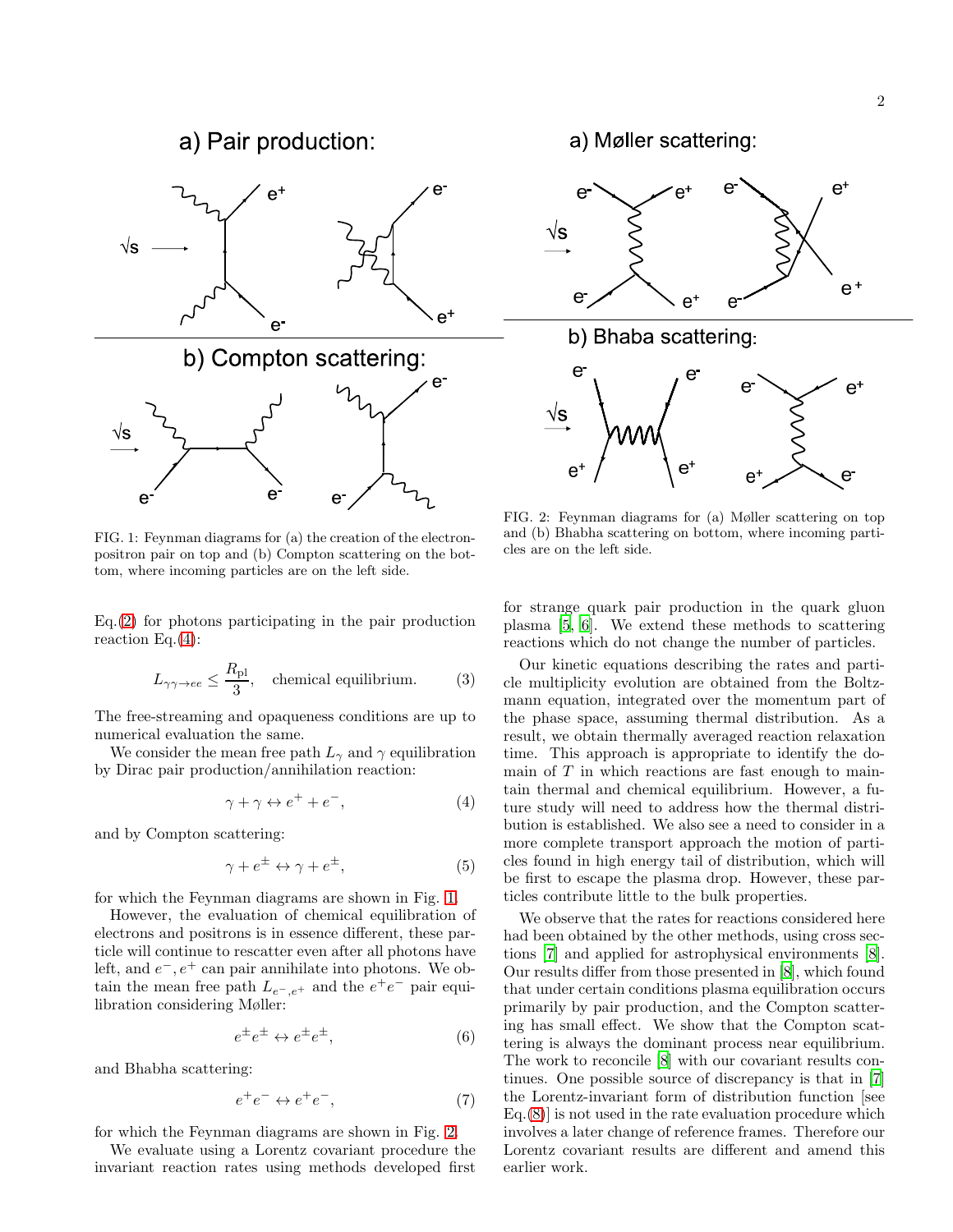We do not consider the three-body reactions. Their rates are proportional to an additional factor  $\alpha/\pi$ , and thus in general are slower than two-body reactions considered here. We find that Bhabha and Møller processes are much faster than other reactions considered. However, if Bremsstrahlung is about  $\alpha = 1/137$  times slower than Bhabha and Møller scatterings, it could still be faster, or of the same order of magnitude, as Compton and pair production. Bremsstrahlung and the related backward processes could therefore somewhat shorten

T. We leave this to future study. Our paper is organized as follows: In section [II](#page-2-1) we review the physical properties (subsection IIA) of  $EP<sup>3</sup>$ plasma, and present (subsection [II B\)](#page-2-3) the master equations for chemical equilibration of the plasma components under the assumption that particles are in thermal equilibrium. We introduce  $\tau_{\gamma\gamma}^{ch}$ , the relaxation time for photon chemical equilibration, in terms of thermal reaction rates, and relate  $c\tau_{\gamma\gamma}^{\text{ch}}$  to the mean free path for pair production.

photon equilibration, perhaps visible in some domain of

In Sec. [III](#page-4-0) we obtain the analytical expressions for the thermal mean free paths for scattering in  $EP<sup>3</sup>$  plasma. In Sec. [III A](#page-4-1) we review equations for mean free paths and Lorentz-invariant rate calculations. In Sec. [III B](#page-5-0) we review cross sections for pair production and annihilation and Compton scattering as functions of the energy of interacting particles. In Sec. [III C](#page-6-0) we obtain the Lorentz-invariant rate for pair production and annihilation. Similar invariant rate calculations were done before for the strange quark pair production in Refs. [\[5\]](#page-14-3) and [\[6](#page-14-4)]. We perform the required integration by a method similar to [\[6\]](#page-14-4), and muon pair production [\[1](#page-14-0)] we considered earlier. In the following sections we extend that method to Compton (Sec. [III D\)](#page-7-0), Møller and Bhabha (Sec. [III E\)](#page-9-0) invariant rates. To remove the Coulomb divergence in integrals we introduce a thermal screening photon (Debye) mass, induced by plasma oscillations.

Sec. [IV](#page-10-0) contains our numerical results. In Sec. [IV A](#page-10-1) we look in depth at photon-electron interactions and the Thompson limit. In Sec. [IV B](#page-10-2) we evaluate the photon and electron scattering lengths, and discuss maximum possible plasma size at a given energy. This evaluation is carried out taking account of all quantum physics Fermi and Bose statistic effects in order to be applicable in the high density domain, and we apply the Lorentz-invariant rates method which include medium quantum effects. We connect our results to the Boltzmann limit in Sec. [IV C.](#page-13-0)

In Sec. [V](#page-13-1) we discuss the physical consequences, applications, and present our conclusions.

## <span id="page-2-1"></span>II. STATISTICAL PROPERTIES OF EP<sup>3</sup> PLASMA

#### <span id="page-2-2"></span>A. Relativistic Gas

Up to QED interaction  $\mathcal{O}(\alpha)$  effects we can describe the particle content in a plasma using, respectively, rel-

ativistic covariant Fermi and Bose momentum distributions:

<span id="page-2-0"></span>
$$
f_{e^{\pm}} = \frac{1}{\Upsilon_e^{-1} e^{(u \cdot p_e \pm \nu_e)/T} + 1}, \quad f_{\gamma} = \frac{1}{\Upsilon_{\gamma}^{-1} e^{u \cdot p_{\gamma}/T} - 1},
$$
(8)

 $\Upsilon_i$  (i = e,  $\gamma$ ) is the fugacity of a given particle. When  $\Upsilon_i = 1$ , the particle yield is in chemical equilibrium. For  $\Upsilon_i = 1$  this distribution maximizes the entropy content at a fixed particle energy [\[9\]](#page-14-7).

The Lorentz-invariant exponents involve the scalar product of the particle 4-momentum  $p_i^{\mu}$  with the local 4-vector of velocity  $u^{\mu}$ . In the absence of matter flow we have in the rest frame of the thermal bath (laboratory frame)

$$
u^{\mu} = \left(1, \vec{0}\right), \qquad p_i^{\mu} = \left(E_i, \vec{p_i}\right). \tag{9}
$$

When the electron chemical potential  $\nu_e$  is small,  $\nu_e \ll T$ , the number of particles and antiparticles is the same,  $n_{e^-} = n_{e^+}$ . Physically, it means that the number of  $e^+e^-$  pairs produced dominates the residual matter electron yield. Here we will set  $\nu_e = 0$ , and will consider elsewhere the case for very low density plasma where chemical potential may become important.

The particle density and plasma energy density can be evaluated using relativistic expressions:

$$
n_i = \int g_i f_i(p) d^3 p; \quad E = \int \sum_i g_i E_i f_i(p) d^3 p V, \quad (10)
$$

where  $E_i = \sqrt{m_i^2 + \vec{p}^2}$ ,  $f_i(p)$  is the momentum distribution of the particle  $i \in \gamma$ ,  $e^{\pm}$ , and  $g_i$  is its degeneracy;  $g_i = 2$  for photons, electrons and positrons. In Fig. [3](#page-3-0) we present electron-positron and photon densities as functions of temperature. At our range of temperatures their values are much larger than atomic density,  $10^{23}$  cm<sup>-3</sup>.

After integration we obtain

<span id="page-2-4"></span>
$$
\frac{\mathcal{E}}{V} = \epsilon = \frac{\pi^2}{30} g(T) T^4.
$$
\n(11)

At a temperature  $T \ll m_e$  we only have truly massless photons and  $g(T) = 2<sub>\gamma</sub>$ . Once the temperature approaches and increases beyond  $m_e$ , we find  $g \simeq g'(T) \simeq$  $2_{\gamma} + (7/8)(2_{e^{-}} + 2_{e^{+}}) = 5.5.$ 

In a classical case,  $\Upsilon \ll 1$ , there is no difference between Bose and Fermi particles. We have for massless particles  $(m/T \rightarrow 0)$ 

<span id="page-2-5"></span>
$$
E = 3NT, \qquad N = \Upsilon \frac{g}{\pi^2} T^3 V, \tag{12}
$$

where  $q = 6$ .

#### <span id="page-2-3"></span>B. Approach to equilibrium

In our approach new photons are produced by a pair annihilation reaction, Eq [\(4\)](#page-1-0). If we assume that thermal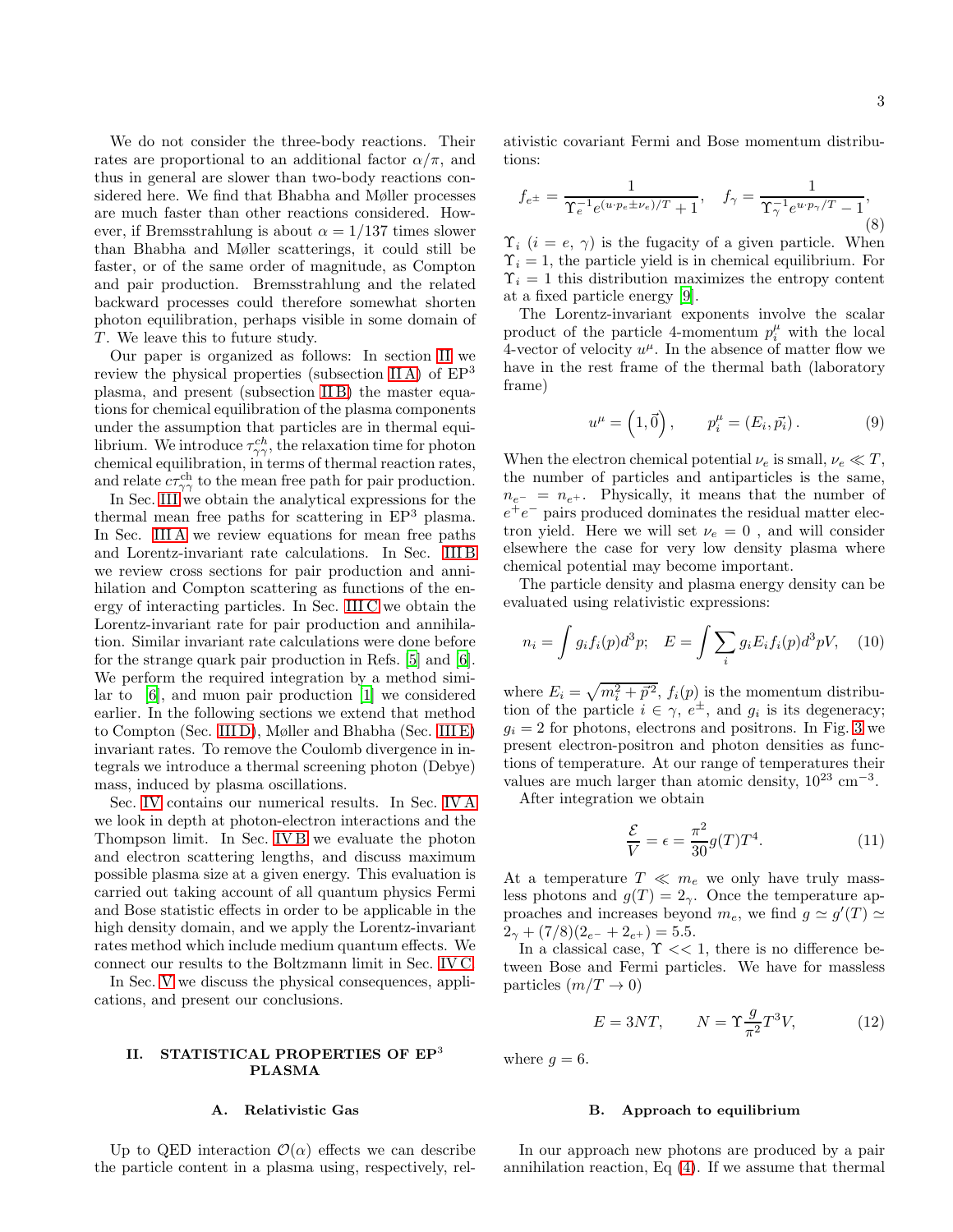

<span id="page-3-0"></span>FIG. 3: Electron-positron (blue solid line) and photon (green dash-dotted line) densities as functions of temperature.

equilibrium is established faster than chemical, then the photon density evolution equations and chemical equilibrium conditions are similar to those for muon production, studied in [\[1\]](#page-14-0):

$$
\frac{1}{V}\frac{dN_{\gamma}}{dt} = (\Upsilon_e^2 - \Upsilon_{\gamma}^2)R_{\gamma\gamma\leftrightarrow e^+e^-},\tag{13}
$$

where

<span id="page-3-3"></span>
$$
R_{\gamma\gamma\leftrightarrow e^{+}e^{-}} = \frac{1}{\Upsilon_{\gamma}^{2}} \frac{dW_{\gamma\gamma\rightarrow e^{+}e^{-}}}{dVdt} = \frac{1}{\Upsilon_{e}^{2}} \frac{dW_{e^{+}e^{-}\rightarrow\gamma\gamma}}{dVdt}, \quad (14)
$$

 $dW_{\gamma\gamma\rightarrow e^+e^-}/dVdt$  and  $dW_{e^+e^-\rightarrow\gamma\gamma}/dVdt$  are Lorentzinvariant rates for pair production and annihilation reactions, respectively. Rate  $R_{\gamma\gamma\leftrightarrow e^+e^-}$  does not depend on  $\Upsilon_i$  in limit of a classical Boltzmann distribution. The  $EP<sup>3</sup>$  plasma is in <u>relative</u> chemical equilibrium for  $\Upsilon_{\gamma}$  < 1 when

$$
\Upsilon_e = \Upsilon_\gamma. \tag{15}
$$

In relative equilibrium at a given instant the considered reaction, for example [\(4\)](#page-1-0), is in equilibrium. However for other reactions this condition may not be an equilibrium (for example for reaction  $ee \leftrightarrow ee\gamma$ ) and then the system can move to another relative equilibrium condition with time. The relative chemical equilibrium occurs when crossing different time scale governs relevant "chemical" reactions. At  $\Upsilon_{e,\gamma} \to 1$  (and for all others particles in the system, if any,  $\Upsilon_i \rightarrow 1$ ) all reactions are in equilibrium and the system achieves full chemical equilibrium.



<span id="page-3-1"></span>FIG. 4: The relaxation time for pair and photon chemical equilibration.

We introduce pair production relaxation time defined by:

<span id="page-3-2"></span>
$$
\tau_{\gamma\gamma}^{ch} = \frac{1}{2\Upsilon_e} \frac{dn_\gamma/d\Upsilon_\gamma}{R_{\gamma\gamma \leftrightarrow e^+e^-}},\tag{16}
$$

then for the simplest case  $T(t) =$ Const. and  $R(t) =$ Const. the equation for  $\Upsilon_{\gamma}$  is

$$
\frac{d\Upsilon_{\gamma}}{dt} = (\Upsilon_e^2 - \Upsilon_{\gamma}^2) \frac{1}{2\Upsilon_e \tau_{\gamma\gamma}^{ch}}.\tag{17}
$$

The relaxation time vs temperature for photon and  $e^+e^-$  pair chemical equilibration is shown in figure [4.](#page-3-1) The rates and relaxation times are discussed in depth in [\[1](#page-14-0)].

To understand better the choice of definition of relaxation time  $\tau_{\gamma\gamma}^{ch}$ , Eq.[\(16\)](#page-3-2), we assume  $\Upsilon_e = const.$  and introduce variable  $\gamma = \Upsilon_{\gamma}/\Upsilon_e$ , which shows deviation from chemical equilibrium. Then the equation for  $\gamma$  is

$$
\frac{d\gamma}{dt} = (1 - \gamma^2) \frac{1}{2\tau_{\gamma\gamma}^{ch}}.\tag{18}
$$

The relaxation time is defined as the time for particle multiplicity to reach the magnitude of equilibrium value. Note that the relaxation time for a particle (in this example photon) production in a two-to-two-particles reac-tion, Eq.[\(16\)](#page-3-2), changes by a factor  $\Upsilon_i^{-1}$ , where i denotes the initial particle in a reaction (here  $e^{\pm}$ ). The physical reason why the relaxation time is proportional to  $\check{\Upsilon}_i^{-1}$  is that the collision rate drops by this factor, due to reduced density of plasma.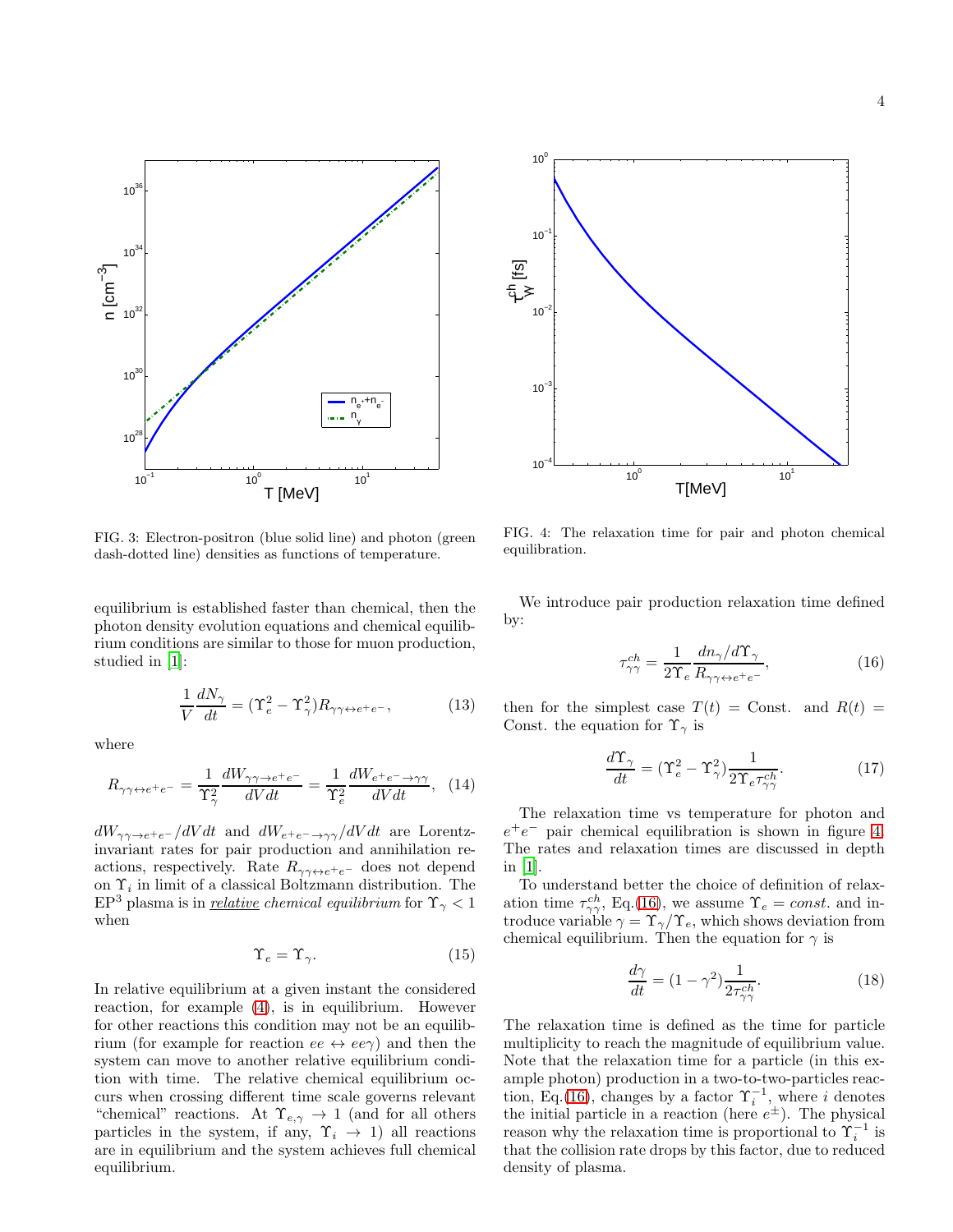In the simple case considered here,  $e^+e^-$  pair production and annihilation are chemically equilibrated when condition Eq.[\(3\)](#page-1-3) is satisfied.

## <span id="page-4-0"></span>III. MEAN FREE PATHS OF PHOTON AND ELECTRON (POSITRON) IN  $e^+e-\gamma$  PLASMA

#### <span id="page-4-1"></span>A. Reaction rate and mean free paths

In order to be in thermal and chemical equilibrium plasma must be opaque for the reactions, which establish this equilibrium. The major reactions which may establish thermal and/or chemical equilibrium between photons and  $e^+e^-$  pairs are Compton scattering and pair production and annihilation.  $e^+e^-$  can also participate in Møller scattering Eq.[\(6\)](#page-1-4) and Bhabha scattering Eq.[\(7\)](#page-1-5).

Here we consider the reaction

<span id="page-4-2"></span>
$$
1 + 2 \leftrightarrow 3 + 4,\tag{19}
$$

For reaction Eq.[\(19\)](#page-4-2), the thermally averaged cross section is

<span id="page-4-8"></span>
$$
\langle v\sigma_{12 \to 34} \rangle = \frac{\Upsilon_1 \Upsilon_2 R_{12 \to 34}}{n_1 n_2},\tag{20}
$$

(velocity  $v = c$  for photons scattering, we take  $c = 1$ ) and the mean free path is

<span id="page-4-5"></span>
$$
L_{1(2)} = \frac{1}{n_{2(1)} \langle v\sigma_{12 \to 34} \rangle} = \frac{n_{1(2)}}{\Upsilon_1 \Upsilon_2 R_{12 \to 34}},\tag{21}
$$

where  $v$  is the relative velocity of interacting particles and  $\sigma_{12\rightarrow 34}$  is cross section.

Rate  $R$  is connected to Lorentz-invariant reaction rates by Eq.[\(14\)](#page-3-3). The equation for rate R is [\[5,](#page-14-3) [6\]](#page-14-4)

<span id="page-4-9"></span>
$$
R_{12 \leftrightarrow 34} = \frac{1}{1+I} \frac{g_{\gamma}^2}{(2\pi)^8} \int \frac{d^3 p_1}{2E_1} \int \frac{d^3 p_2}{2E_2} \int \frac{d^3 p_3}{2E_3} \int \frac{d^3 p_4}{2E_4} \times
$$
  
 
$$
\times \delta^4 (p_1 + p_2 - p_3 - p_4) \sum_{\text{spin}} |\langle p_1 p_2 | M_{12 \to 34} | p_3 p_4 \rangle|^2 \times
$$
  
 
$$
f_1(p_1) f_2(p_2) f_3(p_3) f_4(p_4) (\Upsilon_1 \Upsilon_2 \Upsilon_3 \Upsilon_4)^{-1} e^{\frac{u \cdot (p_1 + p_2)}{T}}, \quad (22)
$$

where  $I = 1$ , if there are identical particles in the initial or final state.

Rate  $R_{12 \leftrightarrow 34}$  is the same for reactions in both directions, because of time reversal symmetry of the matrix element:

$$
|\langle p_1 p_2 | M_{12 \to 34} | p_3 p_4 \rangle|^2 = |\langle p_3 p_4 | M_{34 \to 12} | p_1 p_2 \rangle|^2. (23)
$$

In the evaluation of matrix element we will use Mandelstam variables: s, u, and t. For reaction [\(19\)](#page-4-2) we have

$$
s = (p_1 + p_2)^2
$$
;  $u = (p_3 - p_2)^2$ ;  $t = (p_3 - p_1)^2$ ; (24)

and  $s + u + t = m_1^2 + m_2^2 + m_3^2 + m_4^2$ .

If we exchange particles 2 and 3 as  $1+3 \leftrightarrow 2+4$ or  $p_2 \leftrightarrow p_3$ , the matrix element for this reaction can be obtained from the matrix element for reaction Eq.[\(19\)](#page-4-2) by crossing s and t:

<span id="page-4-3"></span>
$$
|M_{12 \to 34}(s, t, u)|^2 = \pm |M_{13 \to 24}(t, s, u)|^2. \tag{25}
$$

The sign before the matrix element may change to opposite depending if one of the particles, 3 or 2, changes from particle to antiparticle after crossing.

 $\overline{T}$ , (22) nihilation is [\[12](#page-14-8)], [\[13\]](#page-14-9) For example, for pair production and annihilation and Compton scattering particles 1,2 are photons and particles 3,4 are electron and positron. The matrix elements for these reactions is defined by Feynman diagrams in Figs. [1\(](#page-1-1)a) and (b), respectively. The matrix element averaged over final states spins for pair production and an-

<span id="page-4-6"></span>
$$
|M_{\gamma\gamma\leftrightarrow ee}|^2 = 32\pi^2\alpha^2 \left( -4\left(\frac{m^2}{m^2 - t} + \frac{m^2}{m^2 - u}\right)^2 + \frac{4m^2}{m^2 - t} + \frac{4m^2}{m^2 - u} + \frac{m^2 - u}{m^2 - t} + \frac{m^2 - t}{m^2 - u} \right),\tag{26}
$$

The matrix element for Compton scattering is

<span id="page-4-7"></span>
$$
|M_{\gamma e \leftrightarrow \gamma e}|^2 = 32\pi^2 \alpha^2 \left( 4\left(\frac{m^2}{m^2 - s} + \frac{m^2}{m^2 - u}\right)^2 - \frac{4m^2}{m^2 - s} - \frac{4m^2}{m^2 - u} - \frac{m^2 - u}{m^2 - s} - \frac{m^2 - s}{m^2 - u} \right),\tag{27}
$$

The matrix elements for these reactions are connected by Eq.[\(25\)](#page-4-3).

Similarly, crossing s and u allows us to find

<span id="page-4-4"></span>
$$
|M_{12 \to 34}(s,t,u)|^2 = \pm |M_{23 \to 14}(u,t,s)|^2.
$$
 (28)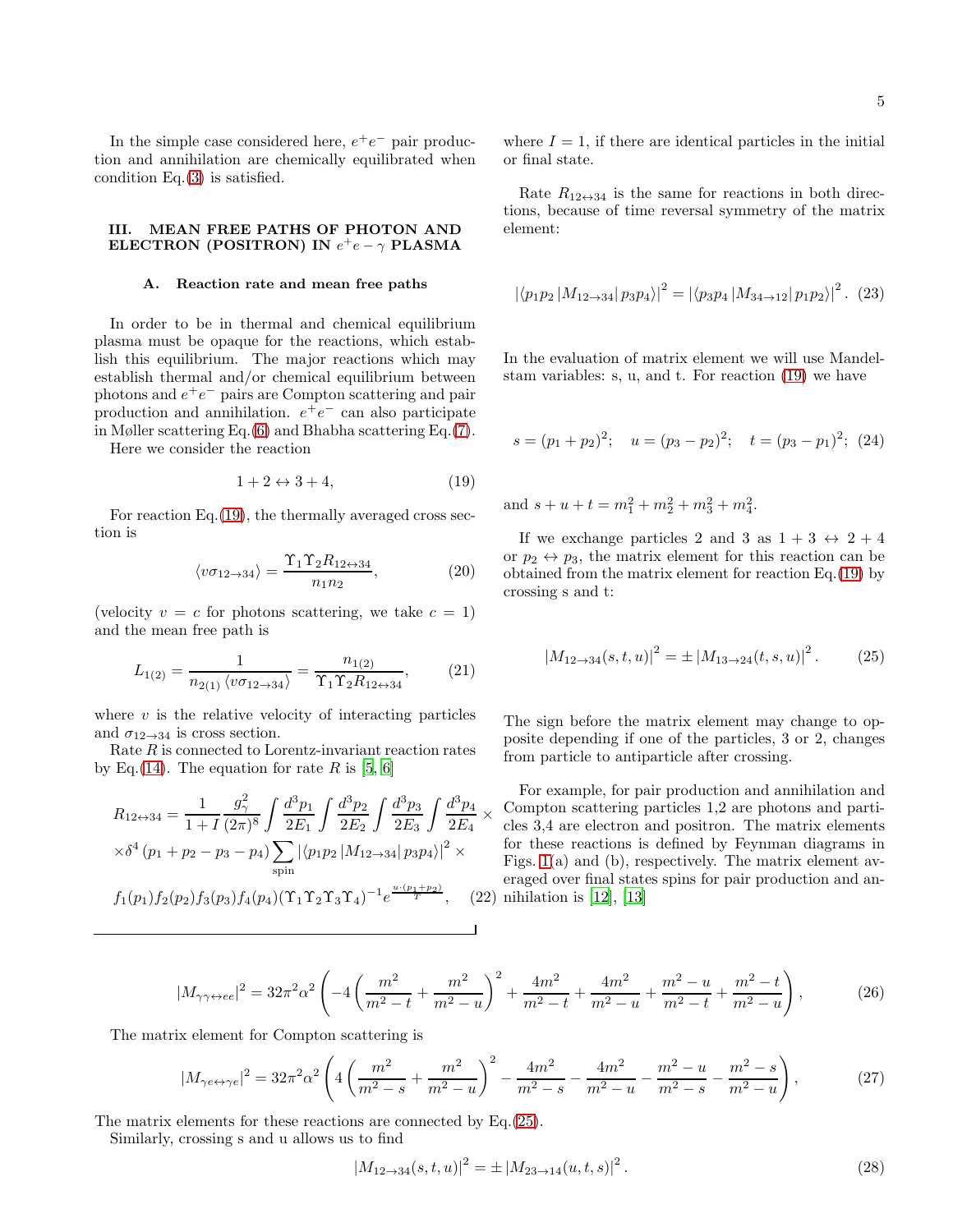The matrix elements for Møller and Bhabha scattering (diagrams are in Figs. [2](#page-1-2) (a) and (b), respectively) are connected by Eq.[\(28\)](#page-4-4). The Møller scattering matrix element is (similar to [\[14\]](#page-14-10))

<span id="page-5-1"></span>
$$
|M_{e^{\pm}e^{\pm}}|^{2} = 2^{6}\pi^{2}\alpha^{2}\left\{\frac{s^{2}+u^{2}+8m^{2}(t-m^{2})}{2(t-m^{2}_{\gamma})^{2}}+\frac{s^{2}+t^{2}+8m^{2}(u-m^{2})}{2(u-m^{2}_{\gamma})^{2}}+\frac{(s-2m^{2})\left(s-6m^{2}\right)}{(t-m^{2}_{\gamma})(u-m^{2}_{\gamma})}\right\},\tag{29}
$$

To obtain the Bhabha scattering matrix element we need to cross u and s, Eq.[\(28\)](#page-4-4) in Møller scattering matrix element [\(29\)](#page-5-1). We obtain

<span id="page-5-5"></span>
$$
|M_{e^{+}e^{-}}|^{2} = 2^{6}\pi^{2}\alpha^{2}\left\{\frac{s^{2}+u^{2}+8m^{2}(t-m^{2})}{2(t-m_{\gamma}^{2})^{2}}+\frac{u^{2}+t^{2}+8m^{2}(s-m^{2})}{2(s-m_{\gamma}^{2})^{2}}+\frac{(u-2m^{2})\left(u-6m^{2}\right)}{(t-m_{\gamma}^{2})(s-m_{\gamma}^{2})}\right\},\tag{30}
$$

and the photon thermal (Debye) mass  $m_{\gamma}$  will be defined in Sec. [III E.](#page-9-0)

### <span id="page-5-0"></span>B. Pair annihilation and production and Compton scattering cross sections

In this section we consider cross sections for pair annihilation and production and Compton scattering as functions of energy. The cross section  $\sigma(s)$  can be obtained by averaging the matrix element over the t variable. Similar calculations were done in [\[10\]](#page-14-11) for heavy quarks production in quark gluon plasma. In the case of Compton scattering we obtain

<span id="page-5-2"></span>
$$
\sigma_{\gamma e \leftrightarrow \gamma e}(s) = \frac{1}{16\pi (s - m^2)^2} \int_{-(s-m^2)^2/s}^{0} dt |M_{\gamma e^{\pm}}|^2
$$
  
= 
$$
\frac{2\pi \alpha^2}{(s - m^2)^2} \left( \frac{2(s - m^2)^2 s - (s - m^2)^3}{2s^2} + 8m^2 - \left( \frac{8m^4}{s - m^2} + 4m^2 - (s - m^2) \right) \ln \frac{s}{m^2} \right)
$$
(31)

For pair production and annihilation we have (similar results as in [\[11](#page-14-12)])

<span id="page-5-3"></span>
$$
\sigma_{\gamma\gamma \to ee}(s) = \frac{1}{16\pi s^2} \int_{m^2 - s(1 - \sqrt{1 - 4m^2/s})/2}^{m^2 - s(1 - \sqrt{1 - 4m^2/s})/2} dt |M_{\gamma\gamma \leftrightarrow ee}|^2
$$
  
\n
$$
= \frac{4\pi \alpha^2}{s^3} \left( \left( s^2 + 4m^2 s - 8m^4 \right) \ln \frac{\sqrt{s} + \sqrt{s - 4m^2}}{\sqrt{s} - \sqrt{s - 4m^2}} - \left( s + 4m^2 \right) \sqrt{s(s - 4m^2)} \right).
$$
\n
$$
\sigma_{ee \to \gamma\gamma}(s) = \frac{1}{32\pi s(s - m^2)} \int_{m^2 - s(1 - \sqrt{1 - 4m^2/s})/2}^{m^2 - s(1 - \sqrt{1 - 4m^2/s})/2} dt |M_{\gamma\gamma \leftrightarrow ee}|^2
$$
\n(32)

$$
= \frac{2\pi\alpha^2}{s^2(s-m^2)} \left( \left(s^2 + 4m^2s - 8m^4\right) \ln \frac{\sqrt{s} + \sqrt{s - 4m^2}}{\sqrt{s} - \sqrt{s - 4m^2}} - \left(s + 4m^2\right) \sqrt{s(s - 4m^2)} \right). \tag{33}
$$

Note that there is an extra  $1/2$  factor in the equation for pair annihilation because we have two identical particles; that is a symmetrical wave function in the final state. Similarly, in the reaction rate  $R$  we add an additional factor 1/2 when there are initial identical particles. In the backward reaction there is also a factor  $1/2$  from the definition of cross section. Therefore the rate is symmetrical in both reaction directions: pair formation and annihilation.

In Fig. [5](#page-6-1) we show cross sections  $(31)-(32)$  $(31)-(32)$  as functions of total energy of particles in reaction  $s^{1/2}$  (center of mass frame) for pair production (solid blue line), annihilation (dash-dotted green line) and for Compton scattering (dashed red line).

At high energy  $E_{\text{tot}} >> m$  the cross section dependence on energy is a power law,

<span id="page-5-4"></span>
$$
\sigma = A \left(\frac{E_{\text{tot}}}{1 \text{ MeV}}\right)^N.
$$
 (34)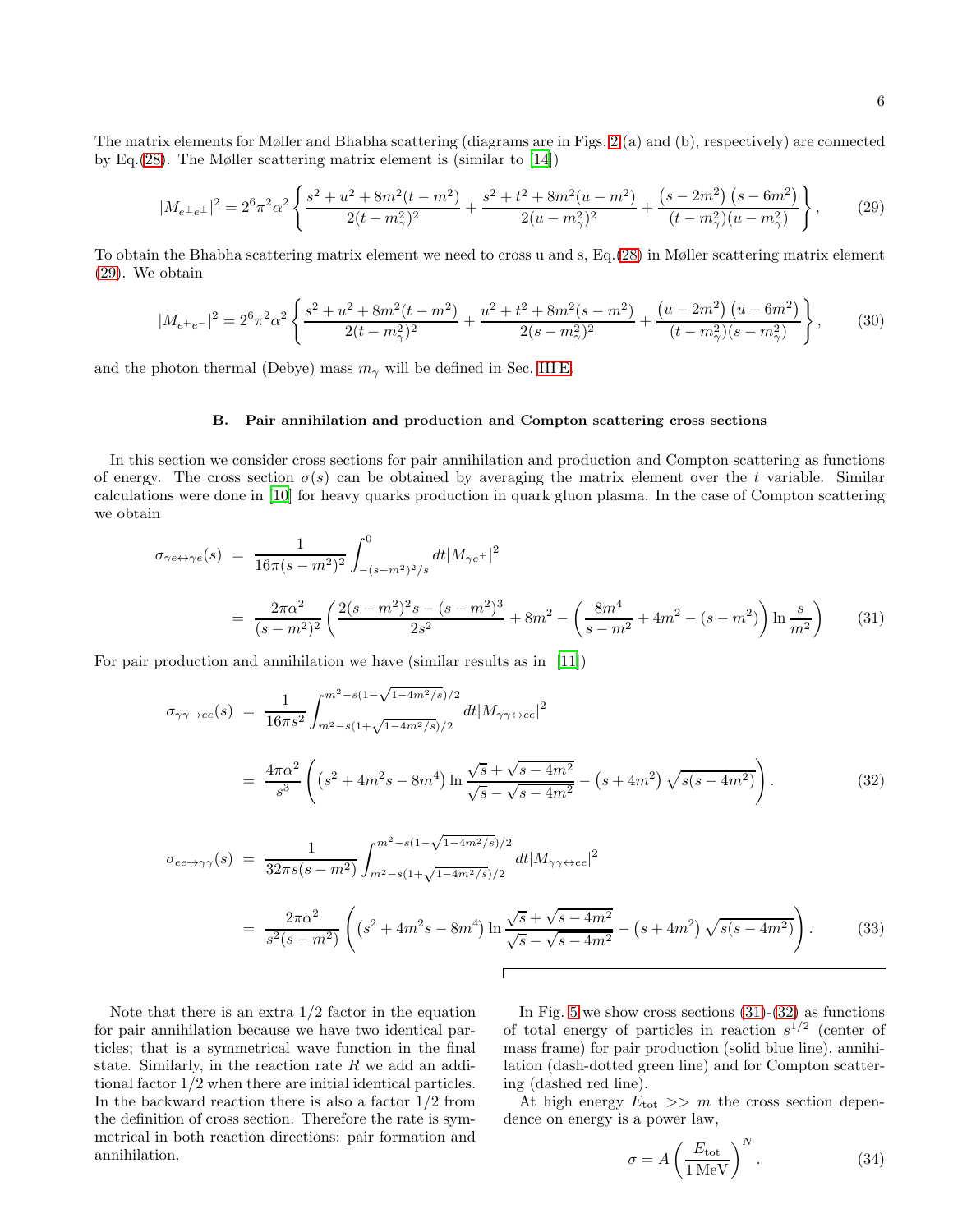

<span id="page-6-1"></span>FIG. 5: The cross sections for pair production (solid blue line) and annihilation (dash-dotted green line) in the center of mass frame, and for Compton scattering (dashed red line) in the electron rest frame are shown as functions of total energy of interacting particles  $E_{\text{tot}}$ .

TABLE I: Values of N and A for power law energy dependence of cross section high energy tail, Eq.[\(34\)](#page-5-4), for cross sections presented in Fig. [5](#page-6-1)

<span id="page-6-2"></span>

| Reaction                              | (mb)<br>$A^{\prime}$ |
|---------------------------------------|----------------------|
| $\gamma e \leftrightarrow \gamma e$   | 330                  |
| $\gamma\gamma \leftrightarrow e^+e^-$ | 410                  |
| $\leftrightarrow \gamma \gamma$       | ΩO                   |

The coefficients A and N are shown in Table [I.](#page-6-2)

The decrease of cross sections with particles energy increase could result in the early escape (freeze-out) of very high energy particles from the plasma which would impact heavier particle (muon, meson) production. However, this has no material impact on our present considerations.

#### <span id="page-6-0"></span>C. Lorentz-invariant pair production and annihilation rates

The equation for pair production and annihilation rate  $R_{\gamma\gamma\leftrightarrow ee}$   $(R_{12\leftrightarrow 34})$  in Eq.[\(21\)](#page-4-5) is similar to the equation for the rate of muon production in photons fusion that we presented in [\[1\]](#page-14-0):

<span id="page-6-5"></span>
$$
R_{\gamma\gamma\leftrightarrow ee} = \frac{g_{\gamma}^{2}}{2(2\pi)^{8}} \int \frac{d^{3}p_{1}^{\gamma}}{2E_{1}^{\gamma}} \int \frac{d^{3}p_{2}^{\gamma}}{2E_{2}^{\gamma}} \int \frac{d^{3}p_{3}^{\epsilon}}{2E_{3}^{\epsilon}} \int \frac{d^{3}p_{4}^{\epsilon}}{2E_{4}^{\epsilon}} \times
$$
  
 
$$
\times \delta^{4} (p_{1}^{\gamma} + p_{2}^{\gamma} - p_{3}^{\epsilon} - p_{4}^{\epsilon}) \sum_{\text{spin}} |\langle p_{1}^{\gamma}p_{2}^{\gamma}| M_{\gamma\gamma \to ee} | p_{3}^{\epsilon}p_{4}^{\epsilon} \rangle|^{2}
$$
  
 
$$
\times f_{\gamma}(p_{1}^{\gamma}) f_{\gamma}(p_{2}^{\gamma}) f_{e}(p_{3}^{\epsilon}) f_{4}(p_{4}^{\epsilon}) \Upsilon_{\gamma}^{-2} \Upsilon_{e}^{-2} e^{u \cdot (p_{1}^{\gamma} + p_{2}^{\gamma})/T}, \quad (35)
$$

We define

<span id="page-6-6"></span>
$$
\mathbf{q} = p_1 + p_2; \quad \mathbf{p} = \frac{1}{2}(p_1 - p_2); \n\mathbf{q}' = p_4 + p_3; \quad \mathbf{p}' = \frac{1}{2}(p_4 - p_3);
$$
\n(36)

and then we have  $\mathbf{q}^2 = q_0^2 - q^2 = q_0'^2 - q'^2 = s \ge 2m^2$ and

<span id="page-6-4"></span>
$$
p_1 = \frac{\mathbf{q}}{2} + \mathbf{p}; \qquad p_2 = -\mathbf{p} + \frac{1}{2}\mathbf{q};
$$
  

$$
p_3 = \frac{\mathbf{q}}{2} - \mathbf{p}'; \qquad p_4 = \frac{\mathbf{q}}{2} + \mathbf{p}'; \qquad (37)
$$

Using

$$
\int \frac{d^3 p}{2E} = \int d^4 p \delta(p^2 - m^2) \theta(p_0) \equiv \int d^4 p \delta_0 (p^2 - m^2),
$$
\n(38)

and  $p_{3,4}^2 - m^2 = 0$  and  $p_{1,2}^2 = 0$ , we obtain:

<span id="page-6-3"></span>
$$
R_{\gamma\gamma\leftrightarrow ee} = \frac{g_{\gamma}^{2}}{2(2\pi)^{8}} \int d^{4}q \int d^{4}p \int d^{4}p' \delta_{0} (p_{1}^{2}) \delta_{0} (p_{2}^{2})
$$

$$
\times \delta_{0} (p_{3}^{2} - m^{2}) \delta_{0} (p_{4}^{2} - m^{2}) \Upsilon_{\gamma}^{-2} \Upsilon_{e}^{-2} \exp(q_{0}/T)
$$

$$
\times \sum |M_{\gamma\gamma\rightarrow ee}|^{2} f_{\gamma} (p_{1}^{0}) f_{e} (p_{3}^{0}) f_{\gamma} (p_{2}^{0}) f_{e} (p_{4}^{0}) . (39)
$$

The integrals from Eq.[\(39\)](#page-6-3) can be evaluated in spherical coordinates. The angle coordinates are chosen with respect to the direction of  $\vec{q} = \vec{p}_3 + \vec{p}_1$ :

$$
q_{\mu} = (q_0, 0, 0, q), \quad p_{\mu} = (p_0, p \sin \theta, 0, p \cos \theta),
$$

$$
p'_{\mu} = (p'_{0}, p' \sin \phi \sin \chi, p' \sin \phi \cos \chi, p' \cos \phi).
$$

Using Eqs. [\(37\)](#page-6-4) and delta functions we obtain the equations:

$$
p_0^2 - p^2 + \frac{s}{4} + p_0 q_0 - pq \cos(\theta) - m^2 = 0; \quad (40)
$$

$$
p_0^2 - p^2 + \frac{s}{4} - p_0 q_0 + pq \cos(\theta) - m^2 = 0; \quad (41)
$$

$$
p_0'^2 - p'^2 + \frac{s}{4} + p_0'q_0 - p'q\cos(\phi) = 0; \qquad (42)
$$

$$
p_0'^2 - p'^2 + \frac{s}{4} - p_0'q_0 + p'q\cos(\phi) = 0; \qquad (43)
$$

then using  $\delta(f(x)) = \sum_i 1/|f'(x_i)|\delta(x - x_i)$ , we can rewrite the integral (similar to [\[6\]](#page-14-4)) as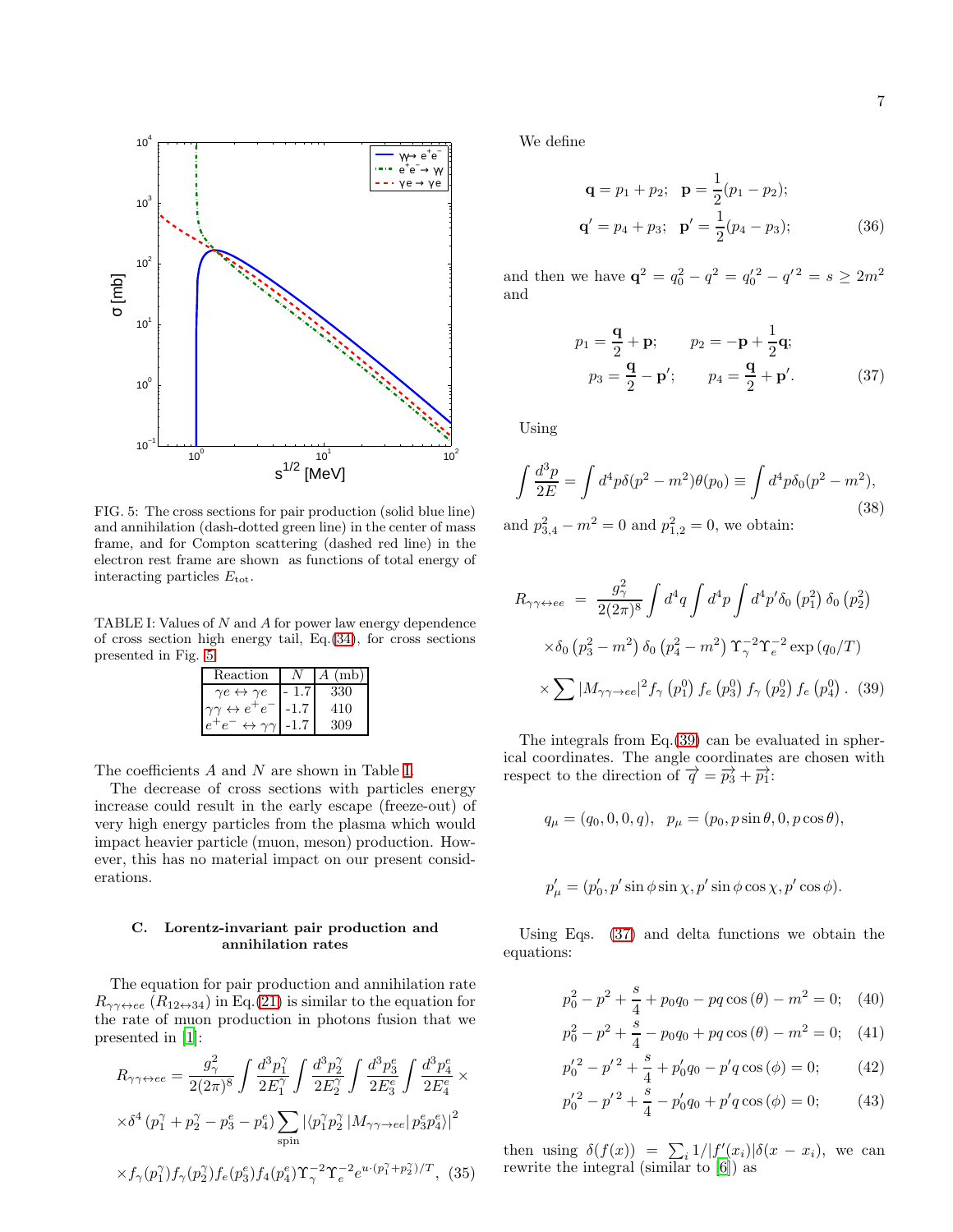<span id="page-7-1"></span>
$$
R_{\gamma\gamma\leftrightarrow ee} = \frac{g_{\gamma}^{2}}{(2\pi)^{6}16} \int_{2m}^{\infty} dq_{0} \int_{0}^{\sqrt{q_{0}^{2}-s}} dq \int_{q_{1}}^{q_{2}} dp_{0} \int_{q_{1}^{*}}^{q_{2}^{*}} dp_{0}' \int_{0}^{\infty} dp \int_{0}^{\infty} dp' \int_{-1}^{1} d(\cos\theta) \int_{-1}^{1} d(\cos\phi) \int_{0}^{2\pi} d\chi \sum |M_{\gamma\gamma\rightarrow ee}|^{2}
$$

$$
\times \delta \left(p - \left(p_{0}^{2} + \frac{s}{4} - m^{2}\right)^{1/2}\right) \delta \left(p' - \left(p_{0}^{'2} + \frac{s}{4}\right)^{1/2}\right) \delta \left(\cos\phi - \frac{q_{0}p_{0}'}{qp'}\right) \delta \left(\cos\theta - \frac{q_{0}p_{0}}{pq}\right)
$$

$$
\times f_{\gamma} \left(\frac{q_{0}}{2} + p_{0}'\right) f_{\gamma} \left(\frac{q_{0}}{2} - p_{0}'\right) \Upsilon_{e}^{-2} \Upsilon_{\gamma}^{-2} f_{e} \left(\frac{q_{0}}{2} + p_{0}\right) f_{e} \left(\frac{q_{0}}{2} - p_{0}\right) \exp(q_{0}/T), \tag{44}
$$

where

$$
q_{1,2} = \pm \frac{q}{2} \sqrt{1 - \frac{4m^2}{s}};
$$
 (45)

$$
q_{1,2}^* = \pm \frac{q}{2}.\tag{46}
$$

 $q_{1,2}$  and  $q_{1,2}^*$  come from constrains  $\cos \theta$ ,  $\cos \phi < 1$  and  $\delta$ functions in Eq.[\(44\)](#page-7-1).

The integration over p, p',  $\cos \theta$ , and  $\cos \phi$  can be done analytically considering  $\delta$  functions. Other integrals can be evaluated numerically. In order to simplify numerical integration we introduce dimensionless variables:

<span id="page-7-2"></span>
$$
q = (q_0^2 - 4m^2)^{1/2} z; \tag{47}
$$

$$
p_0 = \frac{q}{2}\sqrt{1 - \frac{4m^2}{s}}x;\t\t(48)
$$

$$
p'_0 = \frac{q}{2}y; \qquad (49)
$$

 $0 < z < 1; -1 < x(y) < 1.$ 

In these variables, using the  $\delta$  function in Eq.[\(44\)](#page-7-1), we obtain for u and t:

<span id="page-7-4"></span>
$$
u = (p - p')^{2} = m^{2} - \frac{s}{2} + \frac{s}{2}\sqrt{1 - \frac{4m^{2}}{s}} \times
$$
  
\n
$$
(xy - \sqrt{(1 - x^{2})(1 - y^{2})}\sin \chi);
$$
  
\n
$$
t = (p + p')^{2} = m^{2} - \frac{s}{2} - \frac{s}{2}\sqrt{1 - \frac{4m^{2}}{s}} \times
$$
  
\n
$$
(xy - \sqrt{(1 - x^{2})(1 - y^{2})}\sin \chi).
$$
 (50)

Using new variables  $(47)-(49)$  $(47)-(49)$  the Eq.  $(35)$  is

<span id="page-7-6"></span>
$$
R_{\gamma\gamma \to ee} = \frac{g_{\gamma}^{2}}{2^{12}\pi^{6}} \int_{2m}^{\infty} dq_{0} \exp(q_{0}) \int_{0}^{1} dz z^{2} (q_{0}^{2} - 4m^{2})^{3/2}
$$

$$
\times \int_{0}^{2\pi} d\chi \int_{-1}^{1} dx \int_{-1}^{1} dy \sqrt{1 - \frac{4m^{2}}{s}} \sum |M_{\gamma\gamma \to ee}|^{2}
$$

$$
\times \Upsilon_{e}^{-2} f_{\gamma} \left(\frac{q_{0}}{2} + p_{0}'\right) f_{\gamma} \left(\frac{q_{0}}{2} - p_{0}'\right)
$$

$$
\times \Upsilon_{\gamma}^{-2} f_{e} \left(\frac{q_{0}}{2} + p_{0}\right) f_{e} \left(\frac{q_{0}}{2} - p_{0}\right).
$$
(51)

The matrix element is defined by Eq. [26.](#page-4-6)

#### <span id="page-7-0"></span>D. Compton scattering Lorentz-invariant rate

The equation for the Compton scattering rate is

<span id="page-7-5"></span>
$$
R_{\gamma e} = \frac{g_e g_{\gamma}}{(2\pi)^8} \int \frac{d^3 p_3^e}{2E_3^e} \int \frac{d^3 p_1^{\gamma}}{2E_1^{\gamma}} \int \frac{d^3 p_2^e}{2E_4^e} \int \frac{d^3 p_2^{\gamma}}{2E_2^{\gamma}} \qquad (52)
$$
  
 
$$
\times \delta^4 (p_1^{\gamma} + p_3^e - p_4^e - p_2^{\gamma}) \sum_{\text{spin}} |\langle p_1^{\gamma} p_3^e | M_{\gamma e \to \gamma e} | p_2^{\gamma} p_4^e \rangle|^2
$$
  
 
$$
\times f_{\gamma}(p_{1\gamma}) f_{\gamma}(p_{2\gamma}) f_e(p_3^e) f_4(p_4^e) \Upsilon_{\gamma}^{-2} \Upsilon_{e}^{-2} e^{u \cdot (p_3^e + p_1^{\gamma})/T}
$$

The Feynman diagrams for Compton scattering are shown in figure [1](#page-1-1) (b). The matrix element for Comp-ton scattering, Eq.[\(27\)](#page-4-7), can be obtained by crossing  $t$ and s, Eq.[\(25\)](#page-4-3), in the matrix element for pair production and annihilation, Eq.[\(26\)](#page-4-6).

In this case  $s = (\mathbf{p_3} + \mathbf{p_1})^2$ ,  $t = (\mathbf{p_1} - \mathbf{p_2})^2$  and  $u =$  $({\bf p_3}-{\bf p_2})^2.$ 

We need to cross  $p_2$  and  $p_3$  in variables q, p and p' definition, Eq.[\(36\)](#page-6-6).

In this case we have  $\mathbf{q}^2 = q_0^2 - q^2 = q_0'^2 - q'^2 = s \ge m^2$ and

<span id="page-7-3"></span>
$$
p_1 = \frac{q}{2} + \mathbf{p}; \t p_2 = -\mathbf{p}' + \frac{1}{2}\mathbf{q};
$$
  

$$
p_3 = \frac{q}{2} - \mathbf{p}; \t p_4 = \frac{q}{2} + \mathbf{p}'. \t (53)
$$

Then, similar to pair production and annihilation rate, we obtain: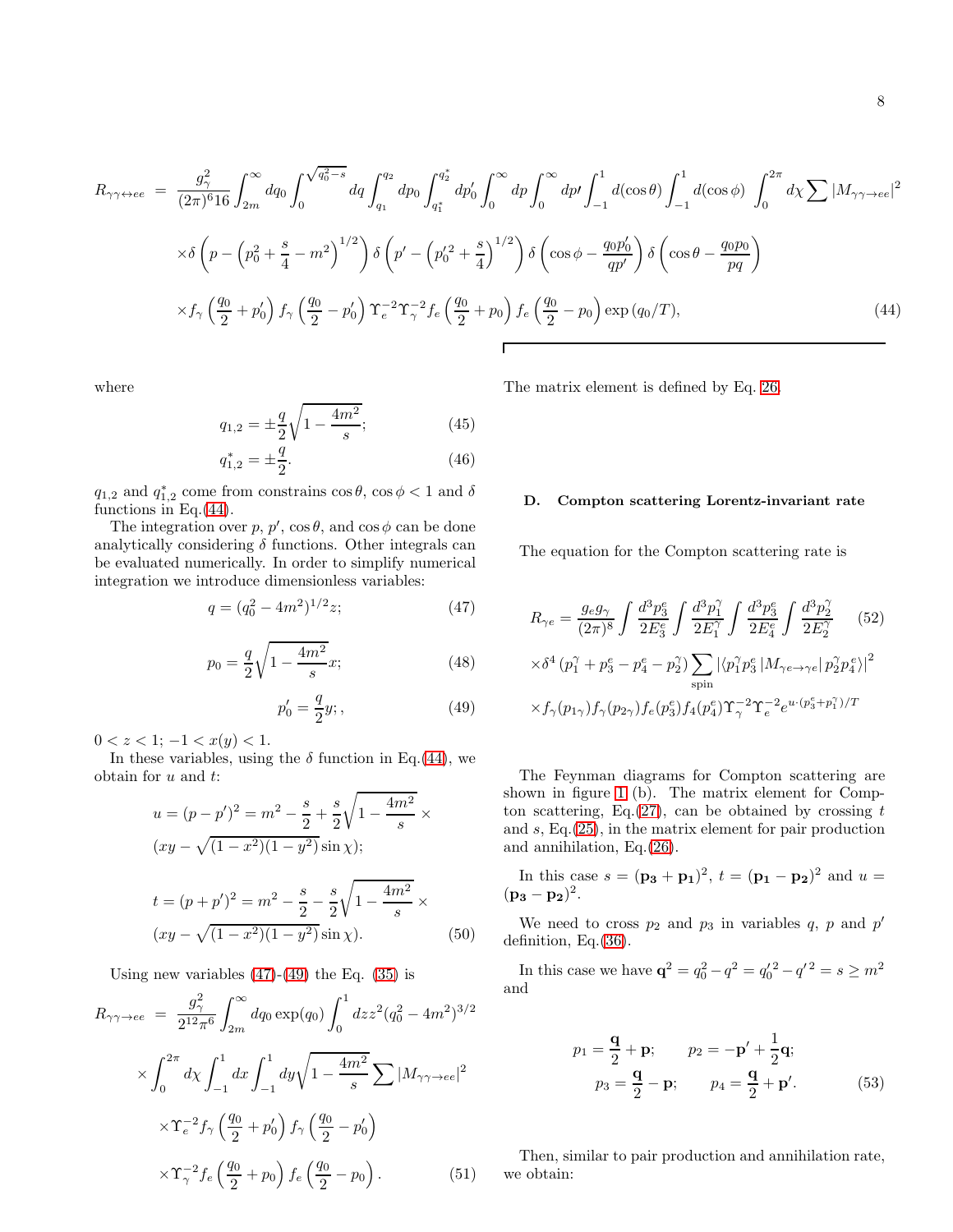<span id="page-8-0"></span>
$$
R_{e\gamma} = \frac{g_e g_\gamma}{(2\pi)^8} \int d^4q \int d^4p \int d^4p' \delta(p_1^2) \delta(p_3^2 - m^2) \delta(p_4^2 - m^2) \delta(p_2^2) \theta(p_1^0) \theta(p_2^0) \theta(p_3^0) \theta(p_4^0)
$$
  
 
$$
\times \sum |M_{\gamma e \to \gamma e}|^2 \Upsilon_e^{-2} f_e(p_3^0) f_\gamma(p_1^0) \Upsilon_\gamma^{-2} f_\gamma(p_2^0) f_e(p_4^0) \exp(q_0/T). \tag{54}
$$

Г

Using Eqs. [\(53\)](#page-7-3) and  $\delta$  functions from Eq.[\(54\)](#page-8-0) we obtain the equations:

$$
p_0^2 - p^2 + \frac{s}{4} + p_0 q_0 - pq \cos(\theta) = 0; \tag{55}
$$

$$
p_0^2 - p^2 + \frac{s}{4} - p_0 q_0 + pq \cos(\theta) - m^2 = 0; \qquad (56)
$$

$$
p_0'^2 - p'^2 + \frac{s}{4} + p_0'q_0 - p'q\cos(\phi) - m^2 = 0; \qquad (57)
$$

$$
p_0'^2 - p'^2 + \frac{s}{4} - p_0'q_0 + p'q\cos(\phi) = 0; \qquad (58)
$$

then using  $\delta(f(x)) = \sum_i 1/|f'(x_i)| \delta(x - x_i)$ , we can rewrite the integral as

<span id="page-8-1"></span>
$$
R_{e\gamma} = \frac{2g_e g_\gamma}{(2\pi)^6 16} \int_m^\infty dq_0 \int_0^{\sqrt{q_0^2 - s}} dq \int_{q_1}^{q_2} dp_0 \int_{q_1^*}^{q_2^*} dp'_0 \int_0^\infty dp \int_0^\infty dp' \int_{-1}^1 d(\cos\theta) \int_{-1}^1 d(\cos\phi) \int_0^{2\pi} d\chi
$$
  
 
$$
\times \sum |M_{e\gamma \to e\gamma}|^2 \delta \left( p - \left( p_0^2 + \frac{s}{4} - \frac{m^2}{2} \right)^{1/2} \right) \delta \left( p' - \left( p_0'^2 - \frac{m^2}{2} + \frac{s}{4} \right)^{1/2} \right) \delta \left( \cos\phi - \frac{q_0 p'_0}{qp'} + \frac{m^2}{2qp'} \right)
$$
  
 
$$
\times \delta \left( \cos\theta - \frac{q_0 p_0}{pq} - \frac{m^2}{2qp} \right) f_e \left( \frac{q_0}{2} - p_0 \right) f_\gamma \left( \frac{q_0}{2} + p_0 \right) \Upsilon_e^{-2} \Upsilon_\gamma^{-2} f_\gamma \left( \frac{q_0}{2} - p'_0 \right) f_e \left( \frac{q_0}{2} + p'_0 \right) \exp(q_0/T), \qquad (59)
$$

Г

where in this case

$$
q_{1,2} = -\frac{m^2 q_0}{2s} \pm \frac{q}{2} \left( 1 - \frac{m^2}{s} \right); \tag{60}
$$

$$
q_{1,2}^* = \frac{m^2 q_0}{2s} \pm \frac{q}{2} \left( 1 - \frac{m^2}{s} \right). \tag{61}
$$

The integration over p, p',  $\cos \theta$  and  $\cos \phi$  can be done analytically considering  $\delta$  functions. Other integrals can be evaluated numerically. In order to simplify numerical integration we introduce dimensionless variables:

<span id="page-8-2"></span>
$$
q = (q_0^2 - m^2)^{1/2} z; \tag{62}
$$

$$
p_0 = -\frac{m^2 q_0}{2s} + \frac{q}{2} \left( 1 - \frac{m^2}{s} \right) x,\tag{63}
$$

$$
p_0' = \frac{m^2 q_0}{2s} + \frac{q}{2} \left( 1 - \frac{m^2}{s} \right) y,\tag{64}
$$

 $0 < z < 1; -1 < x(y) < 1.$ 

With these variables, using the  $\delta$  function in Eq.[\(59\)](#page-8-1), we obtain for  $u$  and  $t$ :

$$
u = (p - p')^{2} = m^{2} - \frac{s}{2} + \frac{m^{4}}{2s} + \frac{s}{2} \left( 1 - \frac{m^{2}}{s} \right)^{2}
$$

$$
\times (xy - \sqrt{(1 - x^{2})(1 - y^{2})} \sin \chi);
$$

$$
t = (p + p')^{2} = m^{2} - \frac{s}{2} - \frac{m^{4}}{2s} - \frac{s}{2} \left( 1 - \frac{m^{2}}{s} \right)^{2}
$$

$$
\times (xy - \sqrt{(1 - x^{2})(1 - y^{2})} \sin \chi).
$$
(65)

Then limits for t are  $0 > t > -s + 2m^2 - m^4/s$ . In the limit  $s \gg m^2$  the variables u and t for Compton scattering go to the same limit as  $u$  and  $t$  for pair production and annihilation, Eq.[\(50\)](#page-7-4).

Using new variables  $(62)-(64)$  $(62)-(64)$  the Eq.  $(52)$  is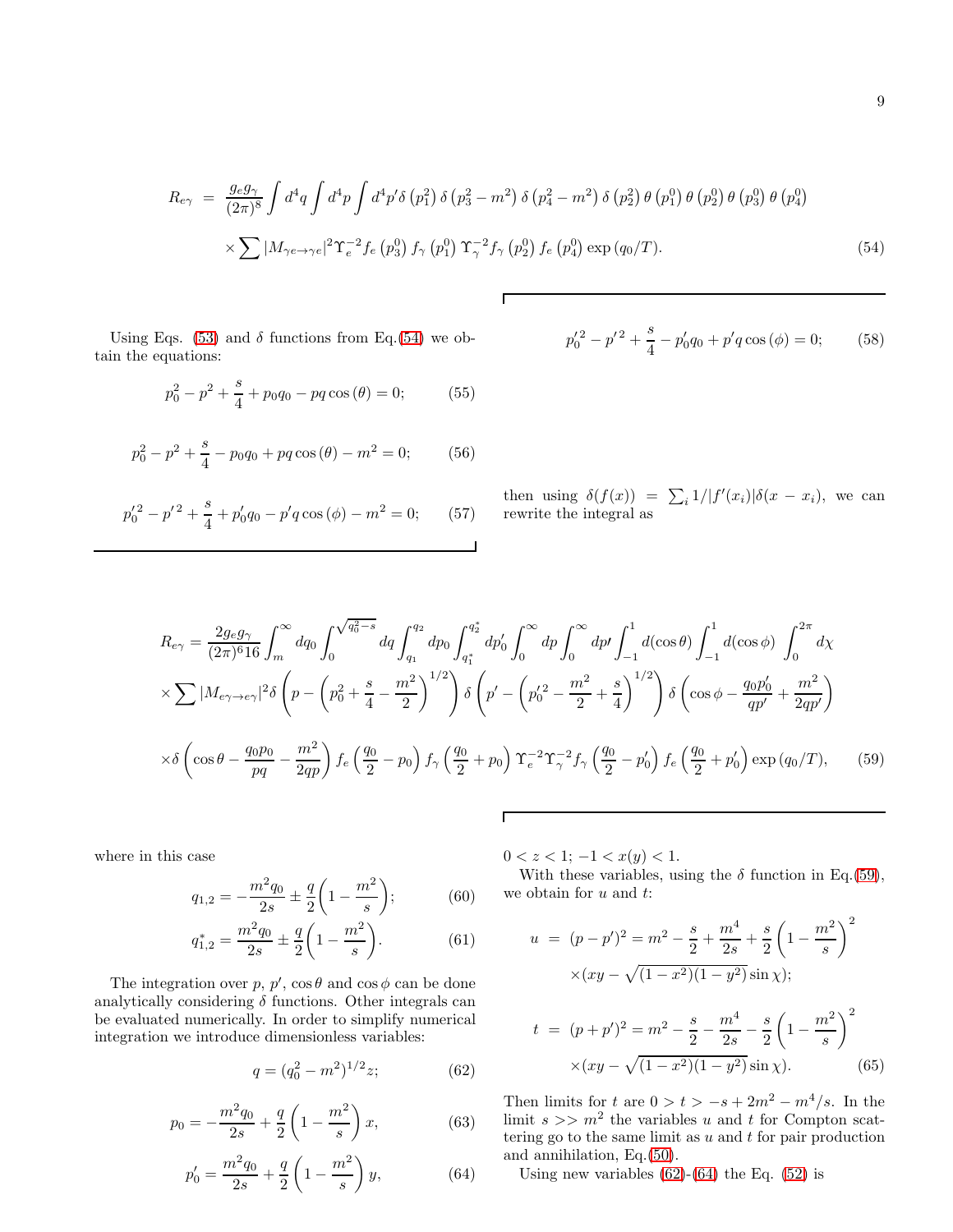<span id="page-9-3"></span>
$$
R_{e\gamma} = \frac{g_{\gamma}g_e}{2^{11}\pi^6} \int_m^{\infty} dq_0 \exp(q_0) \int_0^1 dz z^2 (q_0^2 - m^2)^{3/2} \int_0^{2\pi} d\chi \int_{-1}^1 dx \int_{-1}^1 dy \left(1 - \frac{m^2}{s}\right)^2 \sum |M_{\gamma e^{\pm} \to \gamma e^{\pm}}|^2
$$
  
 
$$
\times \Upsilon_e^{-2} f_{e^{\pm}} \left(\frac{q_0}{2} - p_0\right) f_{\gamma} \left(\frac{q_0}{2} + p_0\right) \Upsilon_{\gamma}^{-2} f_{\gamma} \left(\frac{q_0}{2} - p_0'\right) f_e \left(\frac{q_0}{2} + p_0'\right).
$$
 (66)

## <span id="page-9-0"></span>E. Møller and Bhabha scatterings

In this section we consider Møller and Bhabha scatterings,  $Eq.(6)$  $Eq.(6)$  and  $Eq.(7)$  $Eq.(7)$ , respectively. To remove Coulomb divergence in reaction rates we introduce thermal photon mass induced by Debye screening [\[15](#page-14-13)]:

$$
m_{\gamma} = \omega_{pl},\tag{67}
$$

where  $\omega_{pl}$  is plasma frequency.

$$
m_{\gamma}^2 = \frac{4e^2}{3\pi^2} \int_0^{\infty} dp p f_F(p). \tag{68}
$$

For highly relativistic plasma  $T >> m_e$ 

$$
m_{\gamma} = \frac{\sqrt{4\pi\alpha}}{3}T.
$$
 (69)

The corresponding thermal mass of electron for high temperatures is [\[15\]](#page-14-13)

$$
m = \frac{\sqrt{4\pi\alpha}}{2\sqrt{2}}T.
$$
 (70)

In our range of temperatures we assume:

$$
m^2 = m_e^2 + \frac{4\pi\alpha}{8}T^2.
$$
 (71)

In this section  $m_e = 0.5$  MeV is electron mass without thermal effects.

The Feynman diagrams for Møller (a) and Bhabha scatterings (b) are shown in Fig. [2](#page-1-2) and the matrix elements are defined by Eqs.[\(29\)](#page-5-1) and Eq.[\(30\)](#page-5-5), respectively. In both cases all initial and final particles are massive and have the same mass. After transformations similar to the ones used for Compton scattering the equation for the Møller (Bhabha) rate is

<span id="page-9-2"></span>
$$
R_{ee} = \frac{1}{1+I} \frac{2g_e^2}{(2\pi)^6 16} \int_{2m}^{\infty} dq_0 \int_0^{\sqrt{q_0^2 - s}} dq \int_{q_1}^{q_2} dp_0 \int_{q_1^*}^{q_2^*} dp'_0 \int_0^{\infty} dp \int_0^{\infty} dp' \int_{-1}^1 d(\cos\theta) \int_{-1}^1 d(\cos\phi) \int_0^{2\pi} d\chi
$$
  
 
$$
\times \sum |M_{ee}|^2 \delta \left( p - \left( p_0^2 + \frac{s}{4} - m^2 \right)^{1/2} \right) \delta \left( p' - \left( p_0'^2 - m^2 + \frac{s}{4} \right)^{1/2} \right) \delta \left( \cos\phi - \frac{q_0 p'_0}{qp'} \right)
$$
  
 
$$
\times \delta \left( \cos\theta - \frac{q_0 p_0}{pq} \right) f_e \left( \frac{q_0}{2} + p_0 \right) f_e \left( \frac{q_0}{2} - p_0 \right) \Upsilon_e^{-4} f_e \left( \frac{q_0}{2} + p'_0 \right) f_e \left( \frac{q_0}{2} - p'_0 \right) \exp(q_0/T), \tag{72}
$$

$$
q_{1,2} = \pm \frac{q}{2} \sqrt{\left(1 - \frac{4m^2}{s}\right)}; \tag{73}
$$

$$
q_{1,2}^* = \pm \frac{q}{2} \sqrt{\left(1 - \frac{4m^2}{s}\right)}.
$$
 (74)

 $q_{1,2}$  and  $q_{1,2}^*$  come from constraints  $\cos \theta$ ,  $\cos \phi < 1$ . Then we introduce dimensionless variables similar to Eqs.[\(62\)](#page-8-2)-

<span id="page-9-1"></span>
$$
q = (q_0^2 - 4m^2)^{1/2} z; \t\t(75)
$$

$$
p_0 = \frac{q}{2} \sqrt{\left(1 - \frac{4m^2}{s}\right)} x,\tag{76}
$$

$$
p_0' = \frac{q}{2} \sqrt{\left(1 - \frac{4m^2}{s}\right)} y,\tag{77}
$$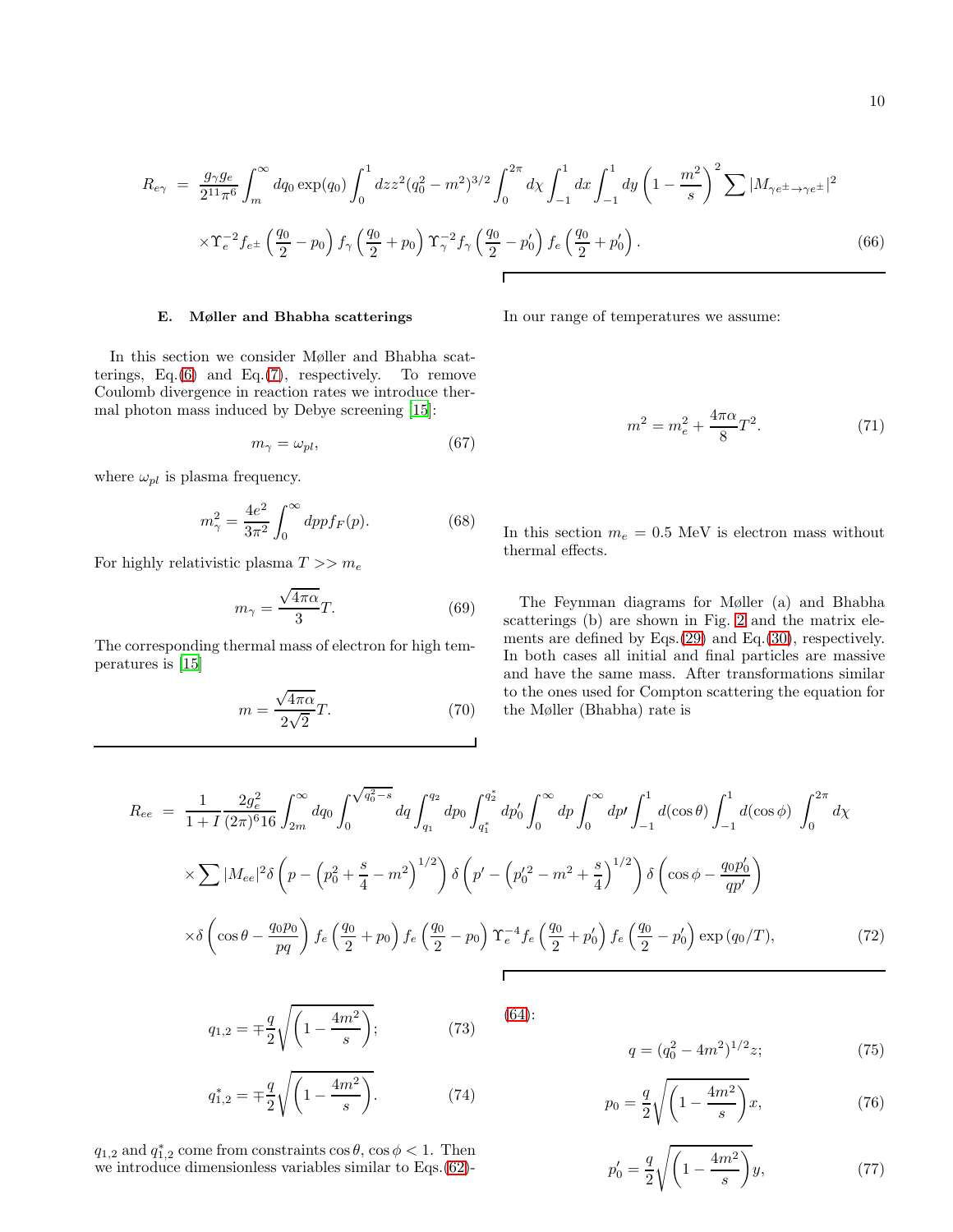$0 < z < 1$ ;  $-1 < x(y) < 1$ .

With these variables we obtain for  $u$  and  $t$ :

$$
u = (p - p')^{2} = 2m^{2} - \frac{s}{2} + \frac{s}{2} \left( 1 - \frac{4m^{2}}{s} \right)
$$

$$
\times (xy - \sqrt{(1 - x^{2})(1 - y^{2})} \sin \chi);
$$

$$
t = (p + p')^{2} = 2m^{2} - \frac{s}{2} - \frac{s}{2} \left( 1 - \frac{4m^{2}}{s} \right)
$$

$$
\times (xy - \sqrt{(1 - x^{2})(1 - y^{2})} \sin \chi).
$$
(78)

In new variables [\(75\)](#page-9-1)-[\(77\)](#page-9-1) the equation for scattering rate [\(72\)](#page-9-2) is

<span id="page-10-4"></span>
$$
R_{ee} = \frac{1}{I+1} \frac{g_e^2}{2^{11}\pi^6} \int_{2m}^{\infty} dq_0 \exp(q_0) \int_0^1 dz z^2 (q_0^2 - 4m^2)^{3/2} \int_0^{2\pi} d\chi \int_{-1}^1 dx \int_{-1}^1 dy \left(1 - \frac{4m^2}{s}\right) f_e \left(\frac{q_0}{2} + p_0\right) \Upsilon_e^{-4}
$$
  
 
$$
\times \sum |M_{ee}|^2 f_e \left(\frac{q_0}{2} - p_0\right) f_e \left(\frac{q_0}{2} + p'_0\right) f_e \left(\frac{q_0}{2} - p'_0\right).
$$
 (79)

TABLE II: Values of N and A for the power law temperature dependence of thermal cross section high energy tail, see Eq.[\(34\)](#page-5-4) for the shape assumed, for cross sections presented in figure [6.](#page-11-0)

<span id="page-10-3"></span>

| Reaction                              |         | $A$ lmb |
|---------------------------------------|---------|---------|
| $\gamma e \leftrightarrow \gamma e$   | $-1.73$ | 120     |
| $\gamma\gamma \leftrightarrow e^+e^-$ | $-1.73$ | 80      |
| $\leftrightarrow \gamma\gamma$        | $-1.73$ | 46      |

### <span id="page-10-0"></span>IV. NUMERICAL RESULTS AND DISCUSSION

#### <span id="page-10-1"></span>A. Thermal cross section and Thompson limit

The thermally averaged cross sections  $\langle v\sigma \rangle /c$  in observer frames for pair production, annihilation and Compton scattering Eq. $(4)$ ,  $(5)$  are evaluated using the Lorentz-invariant rates, Eq.[\(20\)](#page-4-8) with rates, evaluated numerically using Eq.[\(51\)](#page-7-6) for pair production and annihilation and Eq.[\(66\)](#page-9-3) for Compton scattering. In Fig. [6](#page-11-0) we show  $\langle v\sigma \rangle/c$  for Compton scattering (dashed red line), pair production (solid blue line) and pair annihilation (dash-dotted green line). For high T we observe the power law fall-off of the thermal cross sections and the corresponding parameters are presented in Ta-ble [II.](#page-10-3) The power  $N = 1.73$  in power law for pair production/annihilation and Compton scattering is close for nonthermal cross section in this case. At high temperatures these cross sections are almost parallel. This is in agreement with  $t$ -averaged cross sections Eqs.[\(31\)](#page-5-2)-[\(32\)](#page-5-3).

Considering electron production, the density of photons with energy larger than the threshold for pair production drops in the tail of Boltzmann distribution with decreasing temperature, therefore the thermal cross section  $\langle v\sigma \rangle$  starts to decrease at  $T < m$  and goes to 0 as  $T \to 0$ . For electron-positron annihilation  $\langle v\sigma \rangle /c$  stays for  $T \to 0$ ,  $v \to 0$ , since  $\sigma \propto 1/v$ .

At  $T \ll m$ , the Compton scattering cross section  $\langle v\sigma \rangle$ is approaching the Thompson limit very slowly, which in case  $\Upsilon = 1$  is slightly  $[\langle v\sigma \rangle_{comp} (\Upsilon = 1)/c\sigma_{th} \approx 1.36]$ above the actual classical Thompson cross section

$$
\sigma = \frac{8\pi\alpha^2}{3m^2} = 6.7 \times 10^2 \,\text{mb}.
$$

This result is shown in Fig. [7](#page-11-1) (dashed red line). This difference with the Thompson limit is due to quantum effects from massless photons. We can use Boltzmann distribution for photons only when  $\Upsilon_{\gamma} << 1$ . In this case we obtain that thermal Compton cross section goes to the Thompson limit (green solid line in Fig. [7\)](#page-11-1). In order to explain the difference between the cross section for  $\Upsilon_{\gamma} =$ 1 and the Thompson limit, we assume that electrons are at rest at small  $T$  and thermal photons are scattering without energy change  $E_i = E_f$ . Then the cross section quantum enhancement factor  $Q$  is the thermal average from the Bose enhancement factor  $f_{\gamma}(p) + 1$ :

$$
Q = \frac{g_{\gamma}}{2\pi^2 n_{\gamma}} \int_0^{\infty} f(p)(f(p) + 1)p^2 dp.
$$
 (80)

In the Boltzmann limit  $f(p) + 1 \rightarrow 1$  and  $Q \rightarrow 1$ . For  $\Upsilon_{\gamma} = 1$  we obtained  $Q = 1.38$ . Further discussion about the Boltzmann and the quantum limit comparison is found in Sec. [IV C](#page-13-0)

### <span id="page-10-2"></span>B. Mean Free Paths

In Fig. [8](#page-12-0) (left panel) we show the mean free paths of electron (positron) in  $EP<sup>3</sup>$  plasma in pair annihilation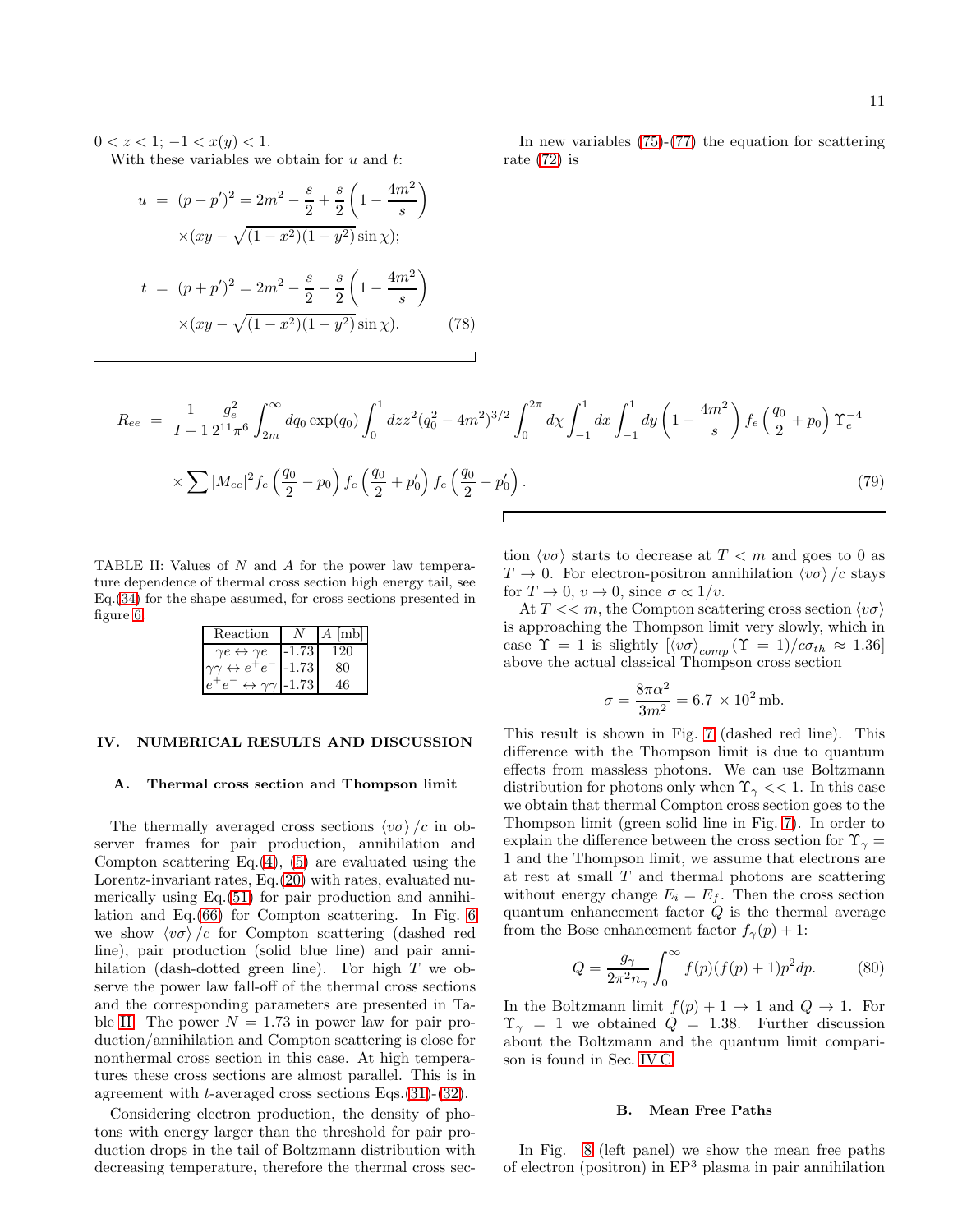

<span id="page-11-0"></span>FIG. 6: The thermally averaged cross sections  $\langle v\sigma \rangle/c$  for Compton scattering (dashed red line), pair production (solid blue line) and annihilation ( dash-dotted green line) in the observer rest frame shown as a function of temperature  ${\cal T}$  at  $\Upsilon = 1$ 



<span id="page-11-1"></span>FIG. 7: The thermally averaged cross sections  $\langle v\sigma \rangle/c$  for Compton scattering for  $\Upsilon_{\gamma} = 1$  (dashed red line) and  $\Upsilon_{\gamma} =$ 0.01 (solid green line) as a function of temperature  $T$ .

and Compton scattering reactions Eqs.[\(4\)](#page-1-0) and [\(5\)](#page-1-6) (green dash-dotted and red dashed lines, respectively), and in Møller and Bhabha scattering reactions Eqs.[\(6\)](#page-1-4) and [\(7\)](#page-1-5) together (purple solid line) ( $\Upsilon_e = \Upsilon_\gamma = \Upsilon = 1$ ). The mean free paths are evaluated according to Eq.[\(21\)](#page-4-5):

$$
L_{ee \to \gamma\gamma} = \frac{n_e}{R_{ee \to \gamma\gamma}};
$$
  $L_{e\gamma} = \frac{n_e}{R_{e\gamma}};$   $L_{ee \to ee} = \frac{n_e}{R_{ee}}$ 

with rates evaluated, using Eq.  $(51)$  for pair annihilation, Eq.[\(66\)](#page-9-3) for Compton scattering, and Eq.[\(79\)](#page-10-4) for Møller and Bhabha scatterings. To determine the possible radius of opaque and equilibrated plasma [equivalent to opaqueness condition, Eq. [\(2\)](#page-0-0), being satisfied] at a given energy, we show the radius of a plasma drop as a function of temperature [using Eq.[\(11\)](#page-2-4)] at expected experimental energies 500 J (upper light blue dotted line) and 50 J (lower purple dotted line).

The mean free path of electron or positron in Møller and Bhabha scattering remains much below the equilibrium plasma radius at energy 500 J and the temperature range considered here, up to the smallest temperature considered  $T \approx 0.3$  MeV. Therefore electrons and positrons are thermally equilibrated at our temperature range. The  $L_e$  in Møller and Bhabha scattering is much smaller than  $L_e$  in Compton scattering and in pair annihilation. Therefore electron and positron become thermally equilibrated first after their production by the laser field and then they produce photons over the larger time scale.

We do not continue calculations for smaller temperatures since for  $(T \ll m_e)$  it becomes impossible to create equilibrium plasma with zero chemical potential considered here, and hence for this reason our calculations of Møller and Bhabha scattering rates are developed for temperatures  $T >> m$ .

In Fig. [8](#page-12-0) (right pannel) the mean free photon paths  $L_{\gamma}$  are shown for  $e^+e^-$  pair production reaction (solid blue line) and Compton scattering (dashed red line) as functions of temperature  $T$  for plasma in chemical equilibrium  $(\Upsilon_i = 1)$ . Equation [\(21\)](#page-4-5) is used together with Eqs. [\(51\)](#page-7-6) and [\(66\)](#page-9-3) for pair production and Compton scattering rates:

$$
L_{\gamma\gamma\to ee}=\frac{n_\gamma}{R_{ee\leftrightarrow\gamma\gamma}}; \qquad L_{\gamma e}=\frac{n_\gamma}{R_{e\gamma}}
$$

The mean free paths for photon and electron scattering presented in Fig. [8](#page-12-0) have power law distribution at high temperature,  $T >> m$ ,

<span id="page-11-2"></span>
$$
L = A \left(\frac{T}{1 \,\text{MeV}}\right)^N. \tag{81}
$$

.

The coefficients  $A$  and  $N$  for mean free paths are listed in Table [III.](#page-12-1)

We see that  $L_{\gamma e}$  is less than  $L_{\gamma\gamma}$  at  $\Upsilon = 1$  over the full range of temperatures considered. The line for  $L_{\gamma e}$ follows that for  $L_{\gamma\gamma}$  at  $T > m_e$  and  $L_{\gamma e}$  is about 4 times smaller than  $L_{\gamma\gamma}$ , when values of  $L_{e\gamma}$  are about twice as low as  $L_{ee \leftrightarrow \gamma\gamma}$  at high temperatures. The factor making  $L_{\gamma e}$  to be half the length  $L_{e\gamma}$  is the photons scattering on both electrons and positrons.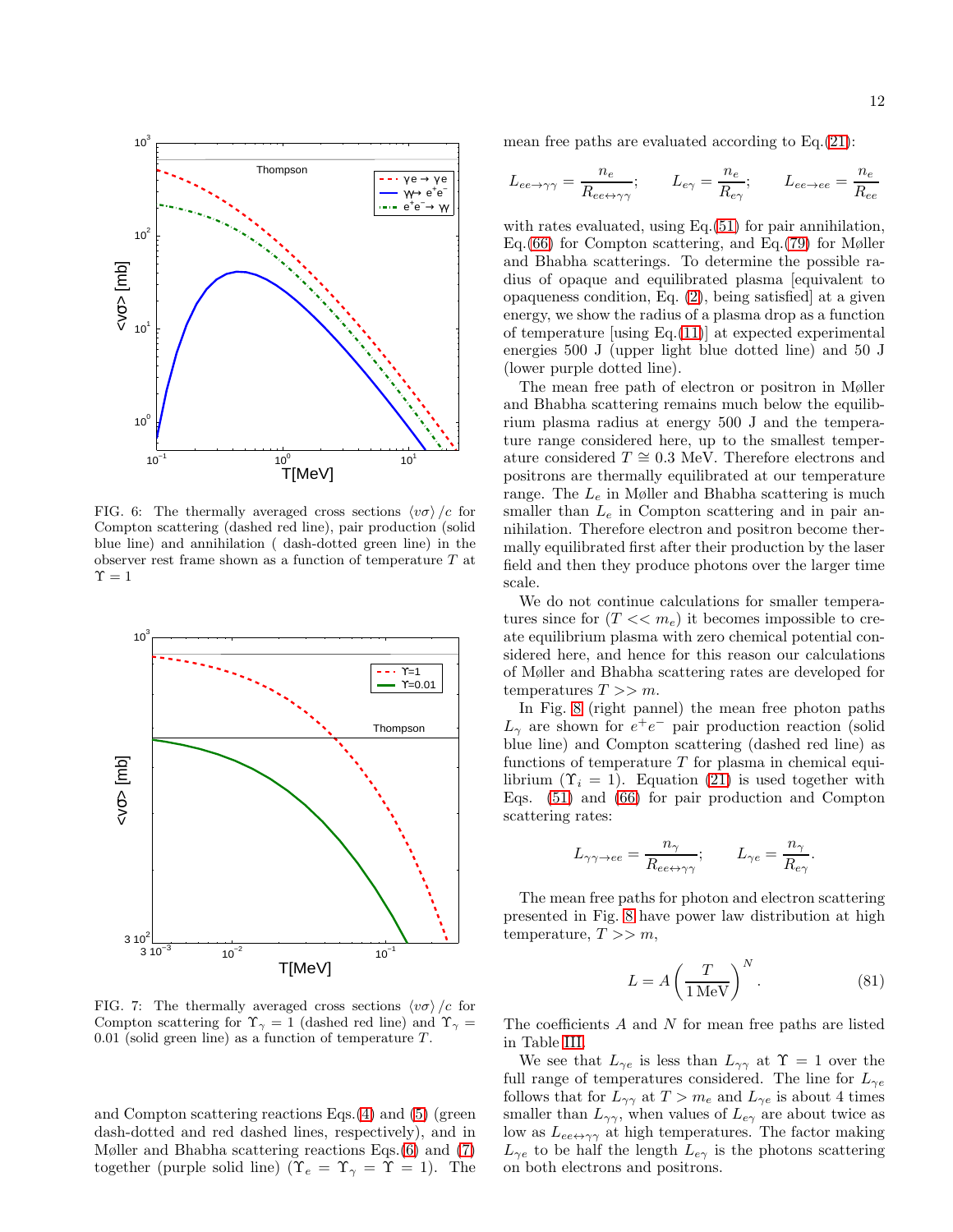

<span id="page-12-0"></span>FIG. 8: Left panel: the mean free paths of electron (positron) shown as functions of plasma temperature in reactions Eqs.[\(4\)](#page-1-0), [\(5\)](#page-1-6)(red dashed, green dash-dot lines, respectively), and reactions Eqs.[\(6\)](#page-1-4) and [\(7\)](#page-1-5) together (purple solid line); right panel: the mean free path of photon for Compton scattering and pair production at  $\Upsilon = 1$  (red dashed and blue solid lines) as functions of temperature T; radius of equilibrium  $(\Upsilon = 1)$  plasma at energy 500 J (upper, light blue, dotted line) and at energy 50 J (lower, purple, dotted line) as a function of  $T$  on both sides.

TABLE III: The values of  $N$  and  $A$  in the power law temperature dependence of free mean path high energy tail, Eq.[\(81\)](#page-11-2)

<span id="page-12-1"></span>

| reaction                                          | N        | $A$ lnm |
|---------------------------------------------------|----------|---------|
| $L_{\gamma}, \gamma e \leftrightarrow \gamma e$   | $-1.3$   | 1.8     |
| $L_{\gamma}, \gamma\gamma \leftrightarrow e^+e^-$ | $-1.3$ I | 6.5     |
| $L_e, \gamma e \leftrightarrow \gamma e$          | $-1.3$   | -5.     |
| $L_e, e^+e^- \leftrightarrow \gamma\gamma$        | $-1.31$  | ٠,      |
| $L_e, ee \leftrightarrow ee$                      |          |         |

At small temperatures,  $T \leq m$ , the photon mean free path  $L_{\gamma}$  drops with temperature faster than the plasma radius at a fixed energy. Plasma loses opaqueness when  $L_{\gamma e}$  approaches the plasma radius in magnitude. For  $T \approx 0.5$  MeV the free photon path  $L_{\gamma e}$  is much smaller than radius of plasma,  $R = 35$  nm, at energy 500 J. Since plasma is opaque, photons will stay in plasma volume for a long time. For  $T < 0.5$  MeV plasma becomes nonopaque and can lose energy, radiating photons. The plasma, which is opaque for photons, cannot have a radius larger than  $R \approx 35$  nm for the considered energy content. In Table [IV](#page-12-2) we show the values of maximum radius, minimum temperature and corresponding  $e^+e^$ pair and photon densities for opaque plasma at fixed energies 500 and 50 J.

Because at high temperatures the mean free paths decrease slower than the plasma radius,  $R \propto T^{4/3}$ . Therefore there is a limit on the minimum energy need to create opaque plasma. A similar energy limit also exists for

TABLE IV: The values of maximum radius, minimum temperature and corresponding  $e^+e^-$  pair and photon densities for opaque plasma at fixed energies 500 and 50 J

<span id="page-12-2"></span>

|           | opaque                    | opaque    | opaque                                                             | opaque                    |  |  |
|-----------|---------------------------|-----------|--------------------------------------------------------------------|---------------------------|--|--|
| E[J]      | $ R_{max}$ [nm] $T$ [MeV] |           | $n_{\gamma}$ [cm <sup>-3</sup> ]                                   | $n_e$ [cm <sup>-3</sup> ] |  |  |
| 500<br>50 | 35                        | 0.5<br>٠, | $3.9 \times 10^{30}$<br>$2.55 \times 10^{32}$ 3.8 $\times 10^{32}$ | $5\times10^{30}$          |  |  |

chemically equilibrated plasma, condition Eq.[\(3\)](#page-1-3). The energy  $E = 500J$  is not large enough to satisfy this equilibration condition exactly, but it is close to the minimum of required energy. The largest ratio  $R/L_{\gamma\gamma} \approx 2$  arises at temperatures  $T \approx 4 - 6$  MeV (Fig. [8,](#page-12-0) right panel) and plasma may be close to chemical equilibrium at this temperature range. The corresponding radius is  $\approx 2$  nm. The pair production or annihilation relaxation time Eq. [\(16\)](#page-3-2) is approximately  $10^{-3}$  fs at  $T = 5$  MeV and the corresponding plasma lifespan must be larger than that to satisfy the chemical equilibration condition.

In this work we considered the highest density of chemical equilibrium plasma at  $\Upsilon_e = \Upsilon_\gamma = \Upsilon = 1$  (for photon opaqueness condition  $\Upsilon_e = 1$  is enough), because the opaqueness condition Eq.[\(2\)](#page-0-0) is quickly violated with  $\Upsilon_i$  decreases. This is because the photon free path  $L_{\gamma} \propto 1/\Upsilon$ , when the radius of plasma  $R_{\rm pl} \propto 1/\Upsilon^{1/3}$ , Eq.[\(12\)](#page-2-5). The result is  $R_{\rm pl}/L_{\gamma} \propto \Upsilon^{2/3}$  at a fixed energy content. Only for the relatively high plasma temperature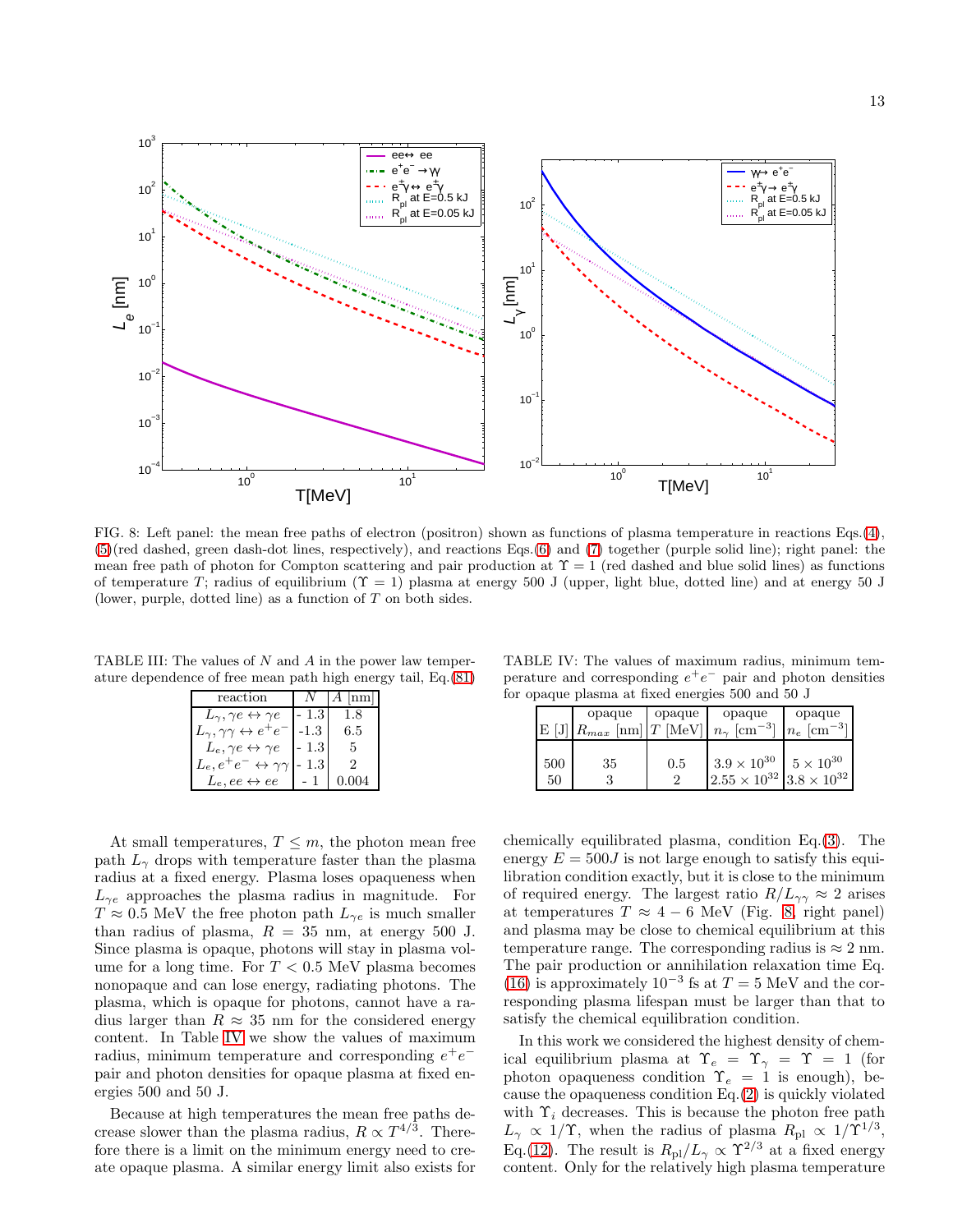

<span id="page-13-3"></span>FIG. 9: The photon mean free path for Compton scattering (lower red lines) and pair production (upper blue lines) obtained using reaction rate Eq.[\(66\)](#page-9-3) (solid lines) and using rate from Eq.[\(82\)](#page-13-2)(dashed lines), Boltzmann limit

is it possible to have a below equilibrium density plasma with small Υ, without violation of opaqueness condition Eq.[\(2\)](#page-0-0). For example at  $T = 20$  MeV and energy 500 J  $R_{\rm pl}/L_{\gamma e} \approx 8$ . In this case minimum possible  $\Upsilon \approx 0.3$ and radius at fixed plasma energy increases by factor of  $\approx 1.4$  only ( $\approx 0.4$  nm), as the result  $R_{\rm pl}/L_{\gamma e} \approx 3$ .

#### <span id="page-13-0"></span>C. Lorentz-invariant rates and Boltzmann limit

In order to evaluate the reaction rate in two - body processes in the relativistic Boltzmann (classical) limit, we can use reaction cross section  $\sigma(s)$ , and the relation [\[17](#page-14-14)]:

<span id="page-13-2"></span>
$$
R_{1\,2\to 34} = \frac{g_1 g_2}{32\pi^4} \frac{T}{1+I} \int_{s_{th}}^{\infty} ds \sigma(s) \frac{\lambda_2(s)}{\sqrt{s}} K_1(\sqrt{s}/T),\tag{82}
$$

(however, compared to Ref. [\[17\]](#page-14-14) Eq.(17.16)  $R_{12\rightarrow34} \rightarrow$  $R_{12\rightarrow 34}/(\Upsilon_1\Upsilon_2)$ , where

$$
\lambda_2(s) = (s - (m_1 + m_2)^2)(s - (m_1 - m_2)^2), \quad (83)
$$

 $m_1$  and  $m_2$ ,  $g_1$  and  $g_2$ ,  $\Upsilon_1$  and  $\Upsilon_2$  are masses, degeneracy and fugacities of initial interacting particles.

The cross sections can be evaluated using Eq. [\(31\)](#page-5-2)- [\(33\)](#page-5-3). In cases considered here Eq. [\(82\)](#page-13-2) with t-averaged cross section gives the same result for reaction rate as Eq.[\(22\)](#page-4-9) with  $\Upsilon \rightarrow 0$ . In the general case the cross section averaging over t may also change the result compared to Eq.  $(22)$ . Calculating mean free path L in the Boltzmann limit we also took the photon density in the Boltzmann



<span id="page-13-4"></span>FIG. 10: The energies of plasma drop with different radius  $(R = 1 \mu \text{m}, 100 \text{ nm}, 10 \text{ nm}, 1 \text{ nm}$  and 0.1 nm) as a functions of T (dash-dotted lines - light blue, purple, brown, grey and blue, respectively); solid black line is energy vs. minimum  $T$ of opaque plasma; dashed blue line is energy vs. minimum T of chemically equilibrated plasma;)

limit as  $n_{\gamma} \rightarrow n_{\gamma}/\Upsilon$  at  $\Upsilon \rightarrow 0$  to exclude all quantum distribution effects.

In Fig. [9](#page-13-3) we show our mean free paths for a photon subject to Compton or pair production process, for both quantum and Boltzmann (classical) limit as a functions of  $T$ . For Compton scattering quantum effects reduce the mean free path at high density (i.e. high T). Somewhat smaller, but a noticeable quantum effect remains at low temperature  $(T < m)$ . For pair production there is no reduction of the mean free path at small temperature because of the threshold energy of photons in the pair production rate, and the smaller reduction for high T compared to Comptom scattering.

## <span id="page-13-1"></span>V. SUMMARY AND CONCLUSION

Current laser pulses can have energies up to 1 kJ and about 10 kJ is expected to be produced in the foreseeable future [\[16\]](#page-14-15). Since we need to focus energy to sub diffraction size limit,  $R \ll \lambda$ , only a part of the original energy is likely to be available to form plasma.

The main purpose of this paper has been the evaluation of the domain of plasma size and temperature where thermally and chemically equilibrated  $EP<sup>3</sup>$  can exist at a given fireball energy. We evaluate the mean free path length  $L$  for photons and electrons in  $EP<sup>3</sup>$  plasma, assuming thermal equilibrium and using the Lorentz invariant reaction rate. This method allows us to take into account